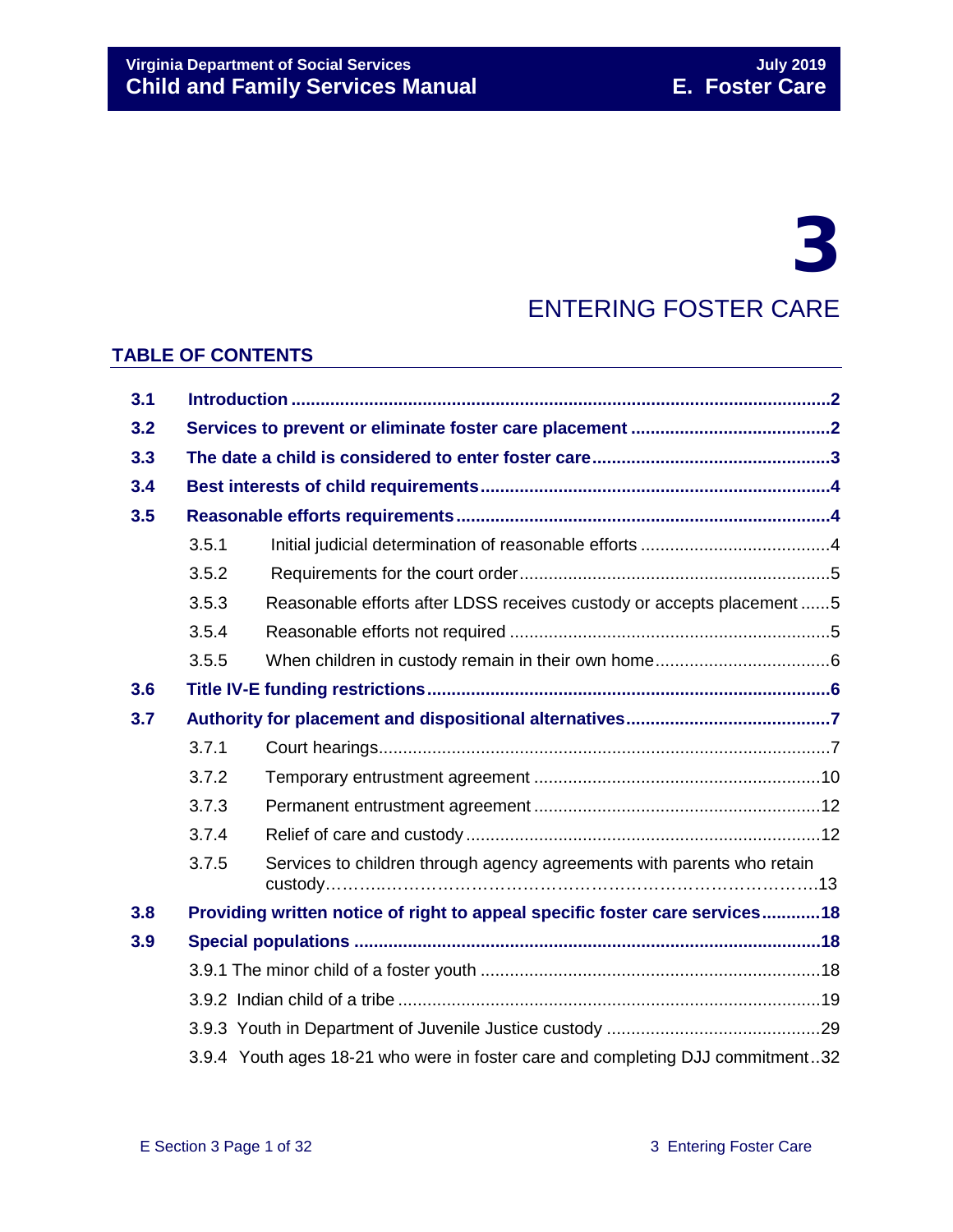# 3 ENTERING FOSTER CARE

# <span id="page-1-0"></span>**3.1 Introduction**

Children enter foster care through:

- Court commitment based on an abuse or neglect petition.
- A CHINS (children in need of services) petition.
- An entrustment.
- Delinquency or request for relief of care and custody petitions.
- Non-custodial foster care agreements.
- Re-entry from a commitment to the Department of Juvenile Justice.

## <span id="page-1-1"></span>**3.2 Services to prevent or eliminate foster care placement**

Foster care prevention services shall be provided to children and their families in their homes and communities to prevent or eliminate the need for foster care placements.

Any service in the home or community that is available to a child in foster care placement and his family shall be available to a child and his family as prevention services to prevent or eliminate the need for foster care placement based on an assessment of the child's and family's needs.

These services are available to children who are abused or neglected as defined in § [63.2-100](http://law.lis.virginia.gov/vacode/63.2-100/) or in need of services as defined in § [16.1-228.](http://law.lis.virginia.gov/vacode/16.1-228/) The Children's Services Act (CSA) guidelines specify the criteria for the Family Assessment and Planning Team (FAPT), or an approved multi-disciplinary team, to use in determining when a child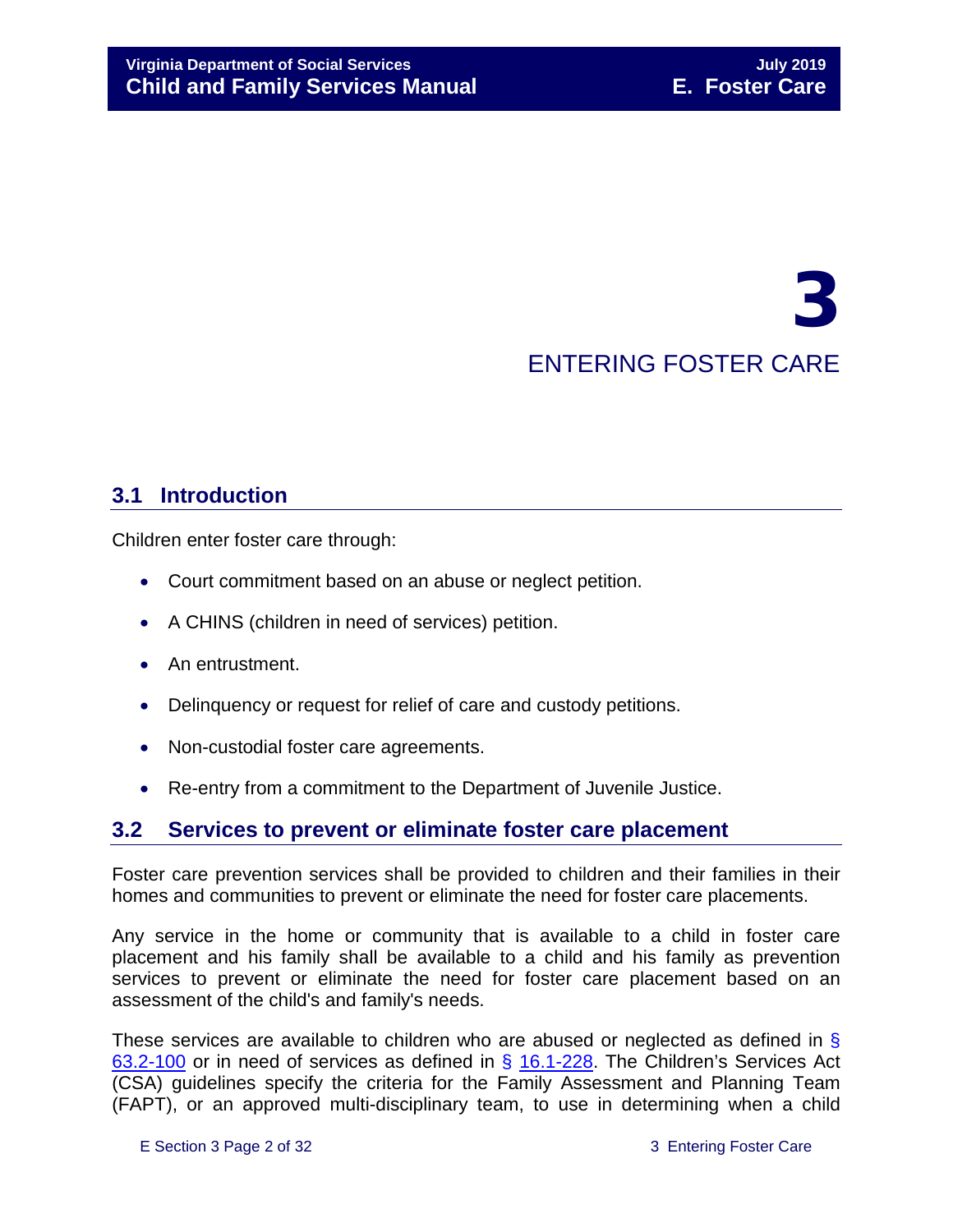meets the statutory definition of a "child in need of services" and is eligible for foster care services, consistent with the Community Policy Management Team (CPMT) policies. (See the [CSA Policy Manual.](http://www.csa.virginia.gov/CSAManual.cfm))

Out-of-home placements are not considered prevention services. Short-term stays outside of the home are only considered prevention services when children temporarily leave their homes for short stays of less than 14 days for the purposes of crisis stabilization, respite, hospitalization to meet acute physical or medical needs, or shortterm psychological or psychiatric evaluations.

*The Code of Virginia (§§* [16.1-252](https://law.lis.virginia.gov/vacode/title16.1/chapter11/section16.1-252/)*,* [16.1-277.01](https://law.lis.virginia.gov/vacode/title16.1/chapter11/section16.1-277.01/)*,* [16.1-277.02](https://law.lis.virginia.gov/vacode/title16.1/chapter11/section16.1-277.02/)*,* [16.1-278.2](https://law.lis.virginia.gov/vacode/title16.1/chapter11/section16.1-278.2/)*,* [16.1-278.3](https://law.lis.virginia.gov/vacode/title16.1/chapter11/section16.1-278.3/)*, and* [16.1-283](https://law.lis.virginia.gov/vacode/title16.1/chapter11/section16.1-283/)*) requires courts to consider persons with a legitimate interest for custody of the child when evaluating removal, entrustment, relief of custody, and termination of parental rights. In any proceeding in which a child is removed from his home, the court may order the parents or guardians of such child to provide the names and contact information to the local department of social services for all persons with a legitimate interest (§* [16.1-229.1](https://law.lis.virginia.gov/vacode/title16.1/) *of the Code of Virginia).*

#### <span id="page-2-0"></span>**3.3 The date a child is considered to enter foster care**

Federal law and regulation provide specific criteria for calculating timelines for determining when a child is considered to have "entered foster care" for the specific purpose of ensuring that court hearings are held according to federal requirements. Virginia's court hearing requirements surpass federal requirements and as a result, ensure that the case of each child in foster care is heard more frequently than required by federal requirements, as long as the LDSS:

- Provides the court with the contact information necessary to invite the foster and adoptive parent to participate in the dispositional hearing.
- A foster care review hearing (including notice to the foster and adoptive parent of the hearing and their right to participate in the hearing) is held within 12 months of the hearing that brings the child into foster care.

By following Virginia's requirements for who shall receive notice of hearings (starting with the dispositional hearing) and adhering to the timeline for hearings, the LDSS will be in compliance with federal requirements regarding the date a child enters foster care. Federal requirements are based on:

- The date of the first judicial finding that the child has been subjected to child abuse or neglect; or
- The date that is 60 days after the date on which the child is removed from the home [\(Social Security Act, Title IV, § 475 \(5\) \(F\) \[42 USC 675\]\)](http://www.ssa.gov/OP_Home/ssact/title04/0475.htm).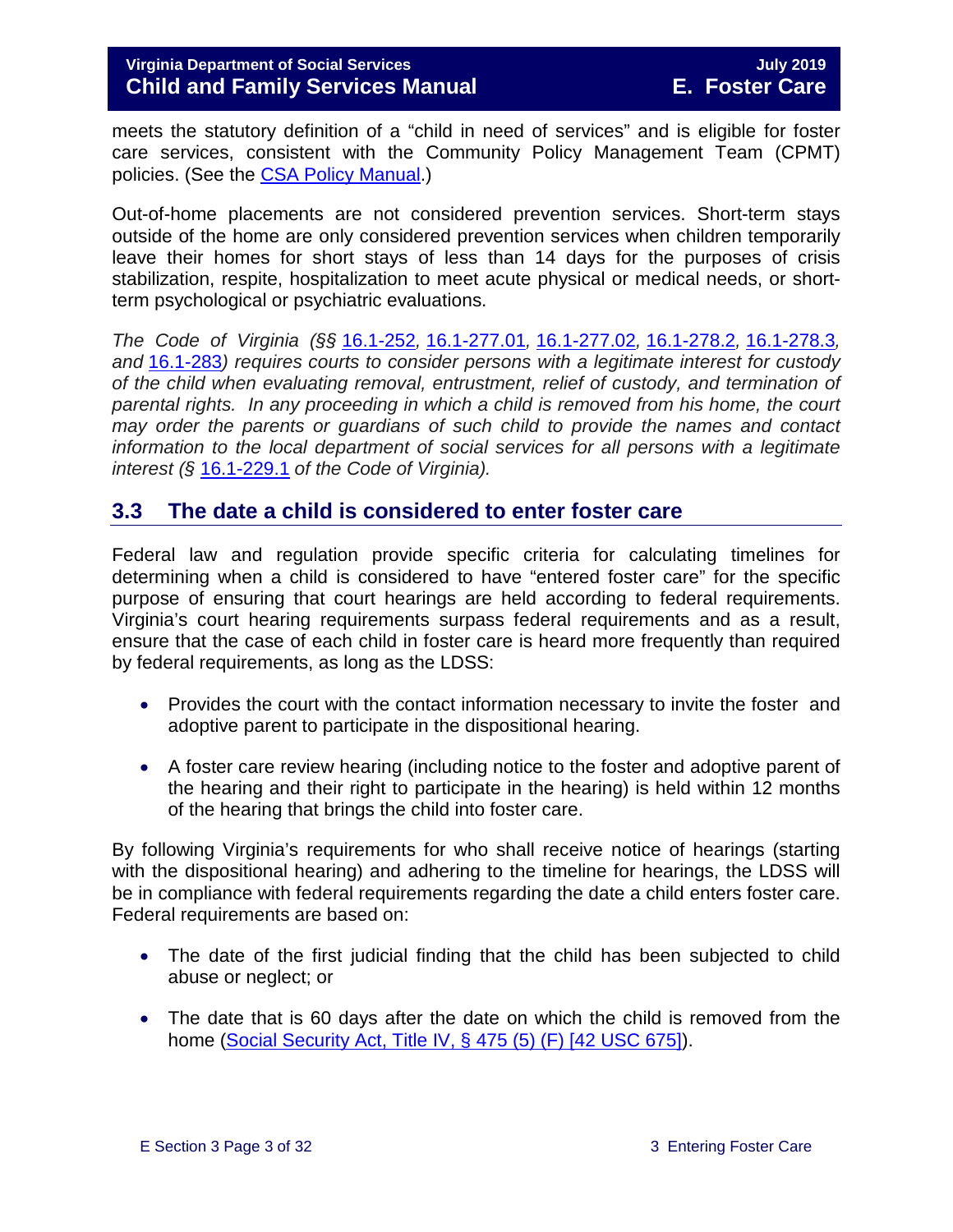For the purpose of providing services and assuming placement and care responsibility for the child, the LDSS shall consider the date of removal as the date a child enters foster care.

# <span id="page-3-0"></span>**3.4 Best interests of child requirements**

The initial court order shall contain language stating that the child was removed from the home pursuant to a judicial determination that:

- Continuation in the home would be contrary to the welfare of the child; or
- It is in the child's best interests to be placed in foster care; or
- There is no less drastic alternative than removal of the child from his or her home.

Nunc Pro Tunc (now for then) orders or affidavits attesting that the judicial determination occurred at a previous hearing that changes the substance of a prior judicial determination or constitutes a judicial determination not previously made are not acceptable documentation in support of a judicial determination for IV-E eligibility.

# <span id="page-3-1"></span>**3.5 Reasonable efforts requirements**

Both federal [\(Adoption Assistance and Child Welfare Act of 1980, Public Law 96-272\)](http://www.ssa.gov/OP_Home/comp2/F096-272.html) and state law ( $\S$ § [16.1-251,](http://law.lis.virginia.gov/vacode/16.1-251/) [16.1-253,](http://law.lis.virginia.gov/vacode/title16.1/chapter11/section16.1-253/) and [16.1-278\)](http://law.lis.virginia.gov/vacode/16.1-278/) require that reasonable efforts are made to prevent or eliminate the need for removal of the child from the home and to make it possible for the child to be returned home. The safety of the child is paramount in this decision.

#### <span id="page-3-2"></span>**3.5.1 Initial judicial determination of reasonable efforts**

At the time of the initial court hearing to commit a child to the custody of the LDSS, approve an entrustment agreement or approve the plan for placement in foster care through a non-custodial foster care agreement, a judicial determination shall be made as to whether reasonable efforts to prevent removal have been made. In order for the court to determine whether reasonable efforts have been made to prevent removal, the LDSS shall document and submit the following to the court:

- Service needs of the child and family including the safety of the child in the home.
- Services offered to meet the needs.
- The family's participation in service planning.
- The family's response to the services offered.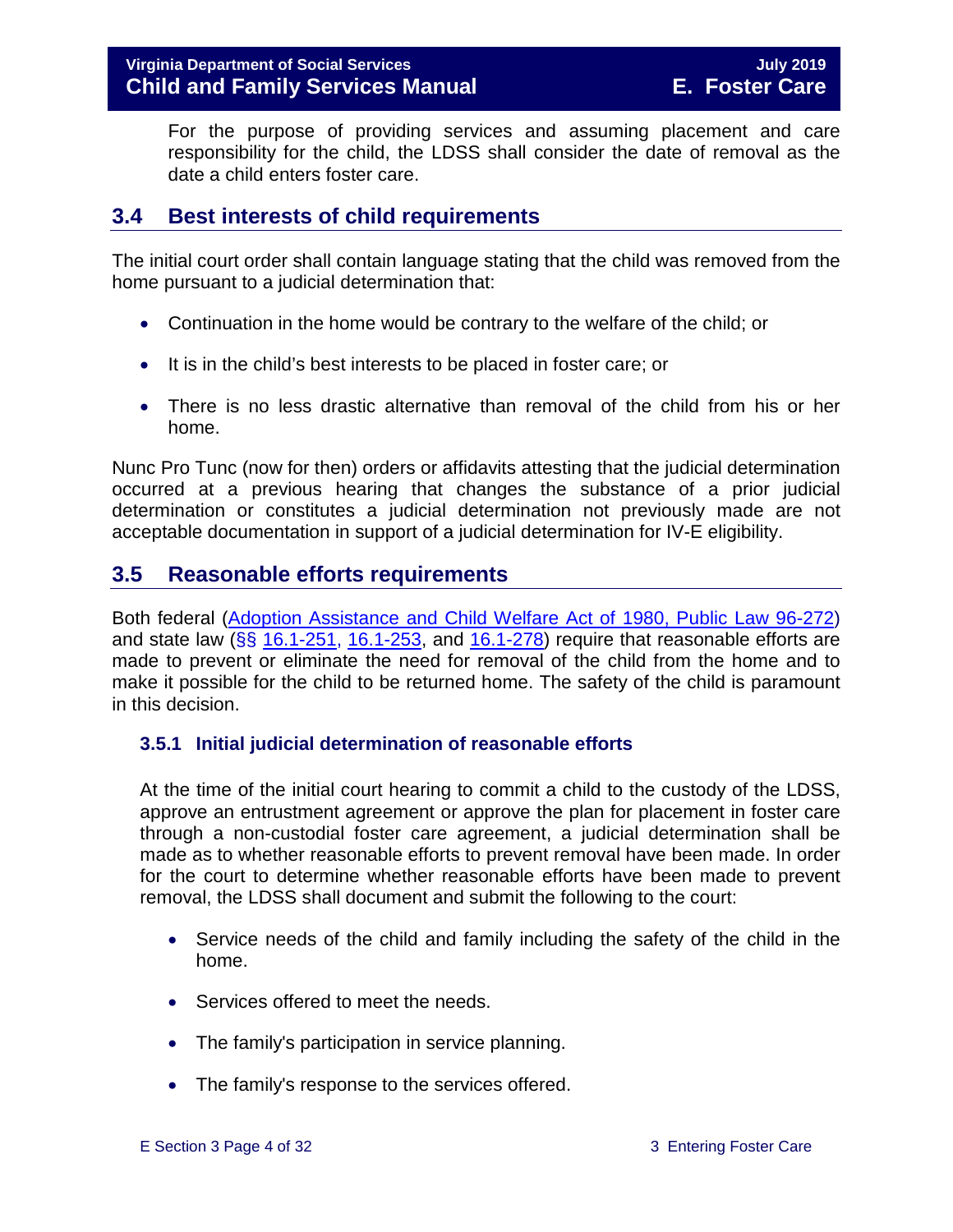#### <span id="page-4-0"></span>**3.5.2 Requirements for the court order**

The Code of Virginia requires that the initial court order state that reasonable efforts have been made to prevent or eliminate the need for removal. To meet federal requirements, reasonable efforts shall be documented in a court order within 60 days of entry into care. The court order shall also include if the child is found to be an abandoned infant as defined in  $\S$  [18.2-371.1.](http://law.lis.virginia.gov/vacode/18.2-371.1/) For an entrustment or noncustodial foster care placement, reasonable efforts shall be documented within six months of placement. Compliance with Virginia law will assure compliance with federal regulations.

#### <span id="page-4-1"></span>**3.5.3 Reasonable efforts after LDSS receives custody or accepts placement**

Annually, for every child in foster care, there shall be a judicial determination that reasonable efforts have been made to either:

- Safely reunite the child with his or her prior family if return home is the goal; or
- Finalize an alternate permanent placement for the child as quickly as practicable in accordance with his or her permanency plan if reunification cannot be achieved (e.g., placing the child with relatives in another state in accordance with the Interstate Compact on the Placement of Children (ICPC)) and to complete whatever steps are necessary to achieve permanency for the child either through adoption or custody transfer to relatives.

Documentation of reasonable efforts to reunify the child and family or achieve permanency for the child shall be recorded on the initial 60-day service plan, in the case record, and in every foster care review and administrative plan review thereafter.

#### <span id="page-4-2"></span>**3.5.4 Reasonable efforts not required**

The LDSS having custody of the child is not required by the court to make reasonable efforts to reunite the child with a parent if the court finds that:

- The residual parental rights of the parent regarding a sibling of the child have previously been involuntarily terminated;
- The parent has been convicted of an offense under the laws of the Commonwealth or a substantially similar law of any other state, the United States or foreign jurisdiction that constitutes murder or voluntary manslaughter, or a felony attempt, conspiracy or solicitation to commit any such offense, if the victim of the offense was a child of the parent, a child with whom the parent resided at the time such offense occurred or the other parent of the child;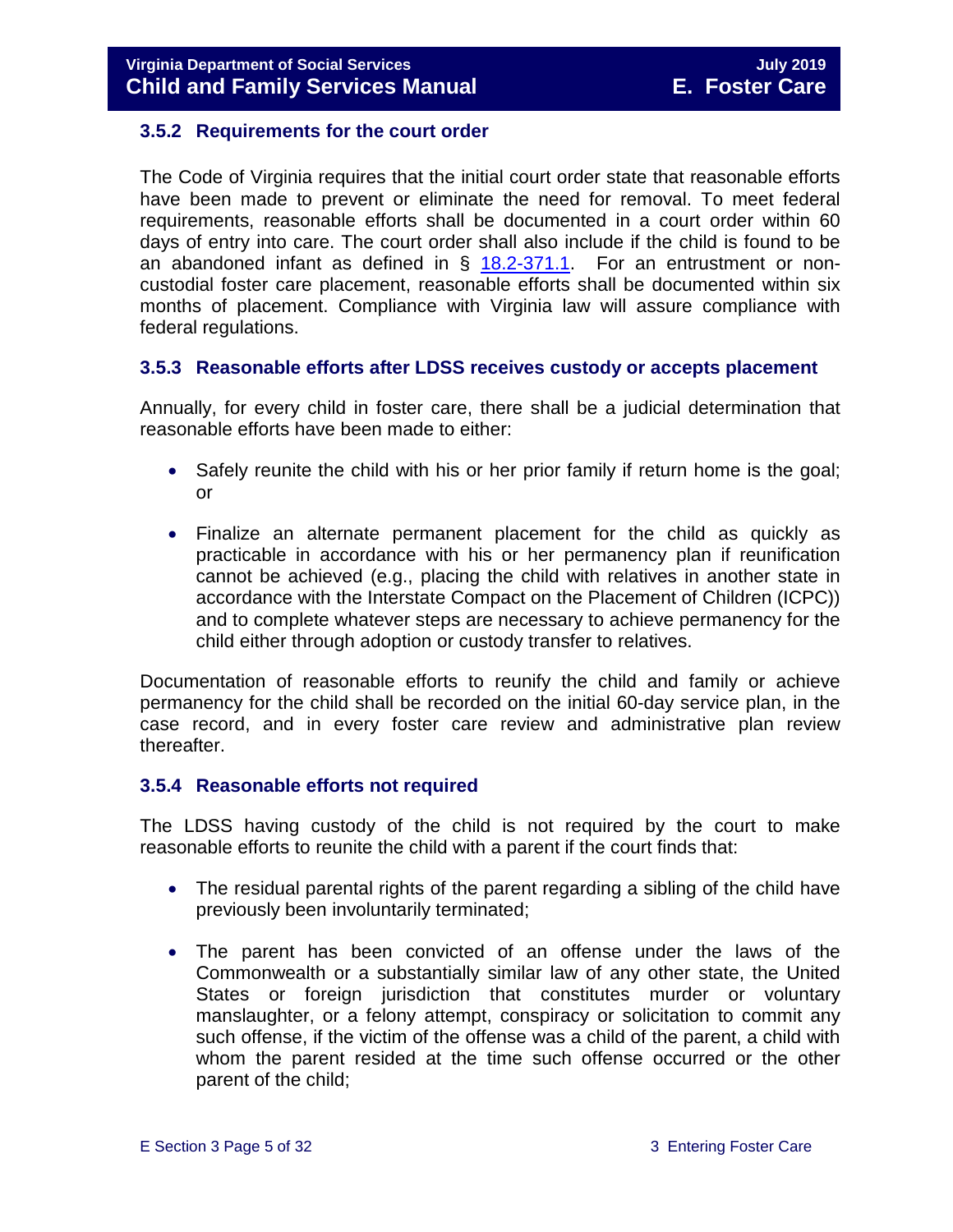#### **Virginia Department of Social Services July 2019 Child and Family Services Manual**

- The parent has been convicted of an offense under the laws of the Commonwealth or a substantially similar law of any other state, the United States or any foreign jurisdiction that constitutes felony assault resulting in serious bodily injury or felony bodily wounding resulting in serious bodily injury or felony sexual assault, if the victim of the offense was a child of the parent or a child with whom the parent resided at the time of such offense; or
- Based on clear and convincing evidence, the parent has subjected any child to aggravated circumstances ( $\S$  [16.1-283 E\)](http://law.lis.virginia.gov/vacode/16.1-283/) or abandoned a child under circumstances which would justify the termination of residual parental rights pursuant to [§16.1-283 D.](http://law.lis.virginia.gov/vacode/16.1-283/)

If the LDSS determines that reasonable efforts to reunify do not need to be made based on the felony convictions or circumstances listed above, the LDSS shall petition the court to make that determination. This petition may be filed at any court hearing. **Within 30 days** of the court's determination that reasonable efforts to reunify do not need to be made, the court shall hold a permanency planning hearing. If the request for such a determination is made at a permanency planning hearing, it will not be necessary to hold another hearing.

The court order shall document that reasonable efforts to reunify are not required, because the parents have been convicted of offenses listed above or had parental rights of a sibling involuntarily terminated.

The law does not require that reasonable efforts be omitted in these cases. Agencies may decide to make reasonable efforts to reunite children with parents even when a court has convicted parent(s) of the crimes listed above or the parental rights of a sibling have been involuntarily terminated. This decision should be made on a case-by-case basis.

#### <span id="page-5-0"></span>**3.5.5 When children in custody remain in their own home**

In situations where custody is given to the LDSS and the child remains in the home of the parent(s) or prior custodian, a judicial determination as to reasonable efforts to prevent removal is not necessary. However, if foster care placement becomes necessary, all of the legal requirements shall be met.

## <span id="page-5-1"></span>**3.6 Title IV-E funding restrictions**

Failure to meet requirements regarding best interests and reasonable efforts will result in the child being ineligible for title IV-E funding. Additional criteria for establishing and maintaining title IV-E eligibility are explained in the [VDSS Title IV-E Eligibility Manual.](http://www.dss.virginia.gov/files/division/dfs/iv_e/manuals/title_IV-E_Foster_Care_Manual_July_2016.pdf) Placement costs for children found to be ineligible for title IV-E funding shall be paid from state pool funds.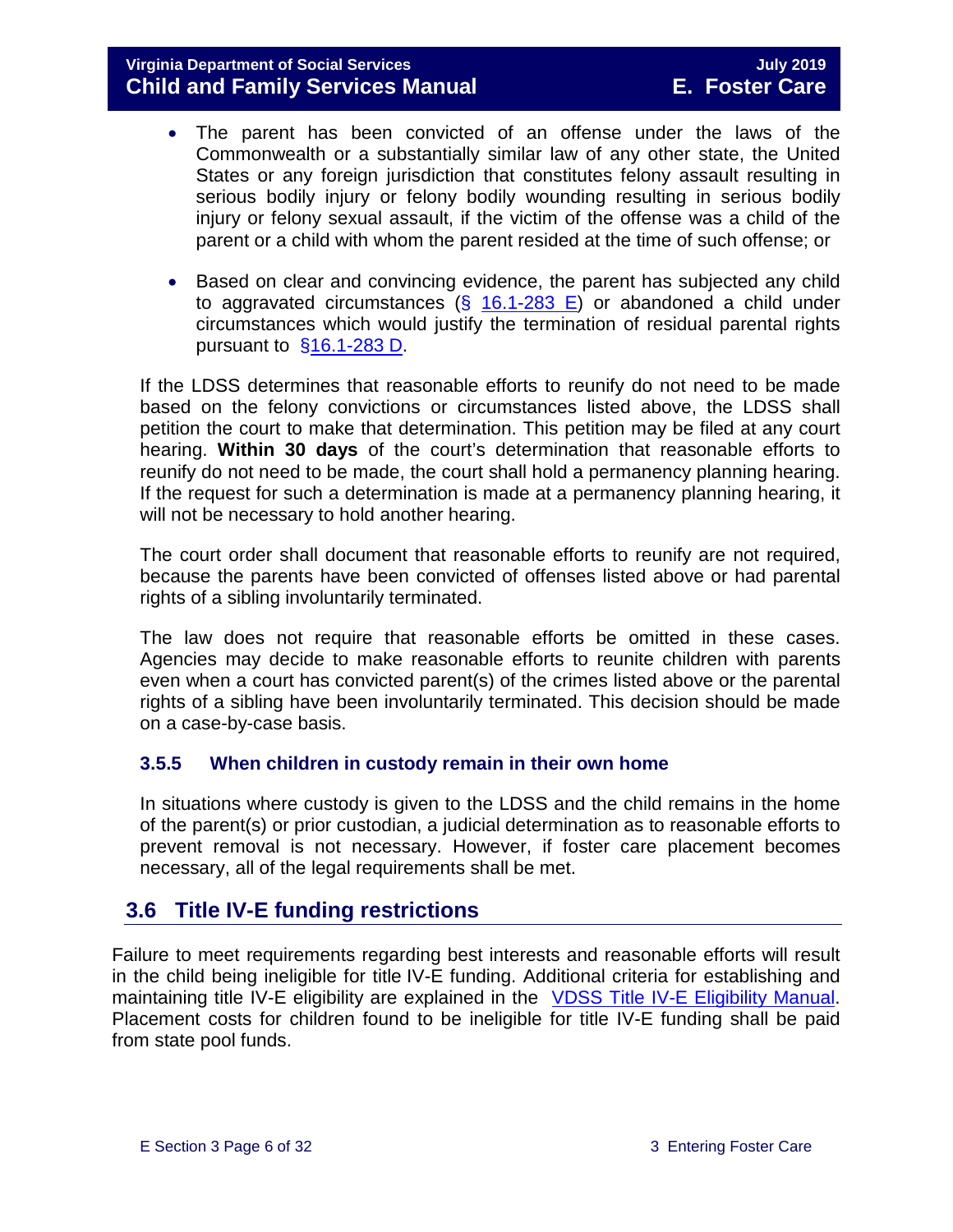# <span id="page-6-0"></span>**3.7 Authority for placement and dispositional alternatives**

If reasonable efforts have been made and the child still needs to be temporarily placed in foster care, the LDSS may accept placement of the child through several legal alternatives:

- Commitment by any court of competent jurisdiction; or
- Entrustment by the parent(s) or quardian(s)
	- o The LDSS shall make diligent efforts to have both parents sign the entrustment agreement if the identity of both parents is reasonably ascertainable. Diligent efforts to identify and locate parents should be documented in OASIS.
	- o An entrustment agreement is considered valid on the date in which the last required party has signed; or
- Placement through an agreement between the LDSS and the parent(s) or guardian(s) where legal custody remains with the parent(s) or guardian(s) (§ [63.2-900.A\)](http://law.lis.virginia.gov/vacode/63.2-900/).

At each of the different types of court hearings concerning the child's health and safety, the court shall consider placement of the child with a relative or other interested individual as an alternative to foster care. Placements across state lines shall comply with the Interstate Compact on the Placement of Children (ICPC). Refer to the following websites for specific ICPC guidance and procedures:

• [DSS public website](http://www.dss.virginia.gov/family/icpc/index.cgi)

#### <span id="page-6-1"></span>**3.7.1 Court hearings**

A child may be committed to the local board by a court order. The court order shall meet the reasonable efforts requirements in [Section 3.5.](#page-3-1)The commitment shall be made before the child is 18 years old. The different types of court commitment hearings are:

#### **3.7.1.1 Emergency removal hearing**

An emergency removal order may be issued ex parte (defined as "hearings in which the court hears only one side of the controversy") by the court upon a petition supported by an affidavit or by sworn testimony in person before the judge or intake officer in situations where safety of the child precludes services to prevent removal. The judge may deem that reasonable efforts have been made.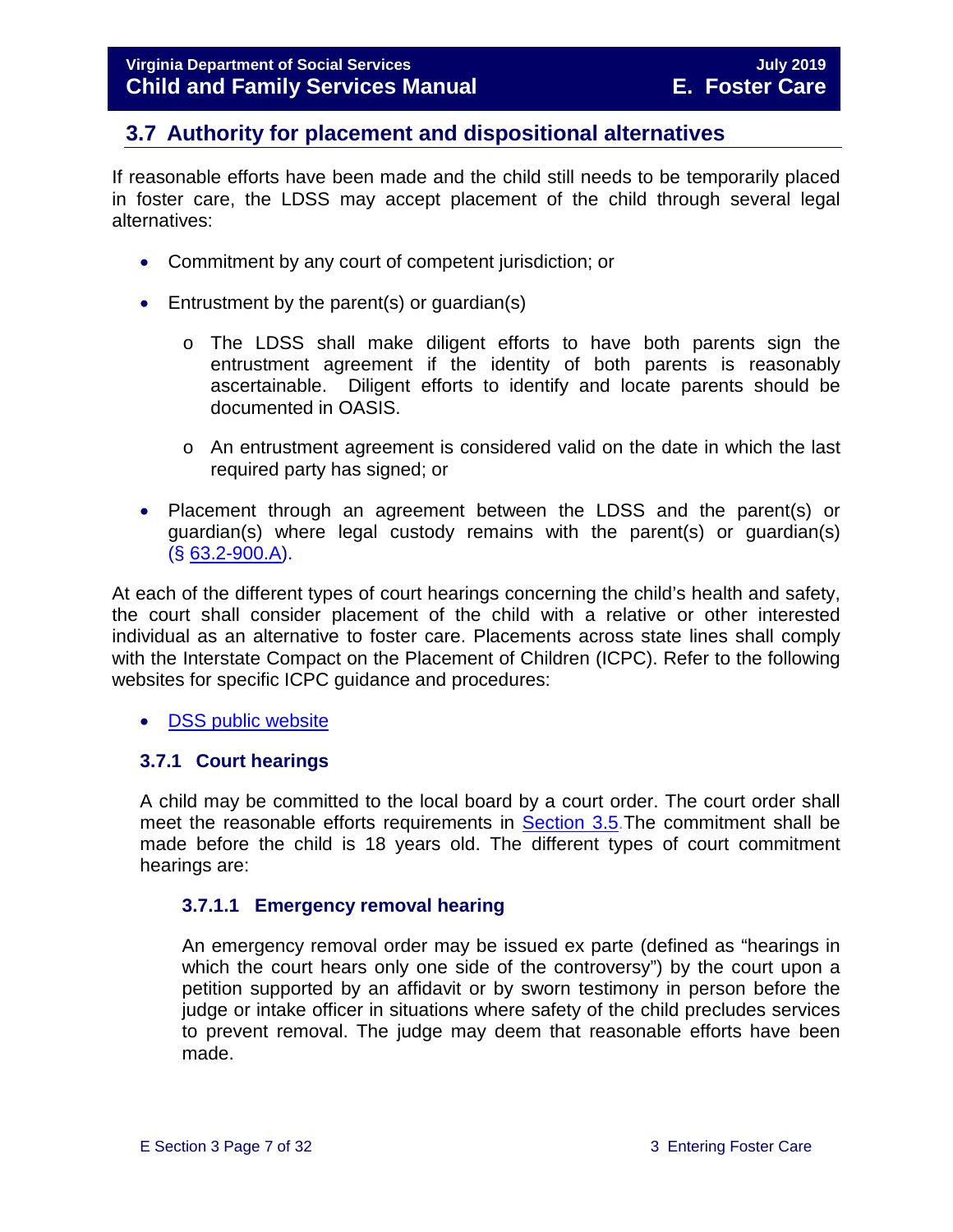In the emergency removal order, the court shall give consideration to temporary placement of the child with a relative or other interested individual, including grandparents. The LDSS shall supervise this placement, pending the preliminary removal hearing. If the LDSS is providing supervision, a case record should be opened and maintained in OASIS.

As the initial court order, the emergency removal order shall indicate that placement is in the child's best interest (see [Section 3.4\)](#page-3-0) (§ [16.1-251\)](http://law.lis.virginia.gov/vacode/16.1-251/).

#### **3.7.1.2 Preliminary removal hearing**

This is a hearing where the court determines that a child who is alleged to be abused or neglected needs to be placed in foster care.

At this hearing, the court shall find that reasonable efforts have been made to prevent removal and enter that finding on the preliminary removal order. In situations where safety of the child precludes services to prevent removal, the judge may deem that reasonable efforts have been made.

At the preliminary removal hearing, the court may make an adjudication as to whether the child was abused or neglected as defined in  $\S$  [16.1-228.](http://law.lis.virginia.gov/vacode/16.1-228/) The LDSS, parents, or Guardian ad Litem (GAL) may request that adjudication not occur that day. The court shall then schedule an adjudication hearing to occur **within 30 days**. The results of the adjudication shall be entered on a court order.

The court will address child support at this hearing see [Section](https://fusion.dss.virginia.gov/Portals/%5bdfs%5d/Files/DFS%20Manuals/Foster%20Care%20Manuals/Foster%20Care%20Manual%2007-2019/section_4_opening_and_maintaining_case.pdf#page=13) 4.7.2 for additional information.

The court should consider and may transfer temporary custody to a relative or other interested individual at the preliminary removal hearing if the court finds that the relative or other interested individual is:

- Willing and qualified to receive and care for the child.
- Willing to have a positive, continuous relationship with the child.
- Willing and able to protect the child from abuse and neglect.

If the court orders transfer of temporary custody to a relative or other interested individual, the order will provide for the initiation and completion of an investigation of the relative or other interested individual; and will require the LDSS to continue supervision until disposition. The order will provide for compliance with any preliminary protective order and as appropriate, ongoing provision of social services to the child and temporary custodian.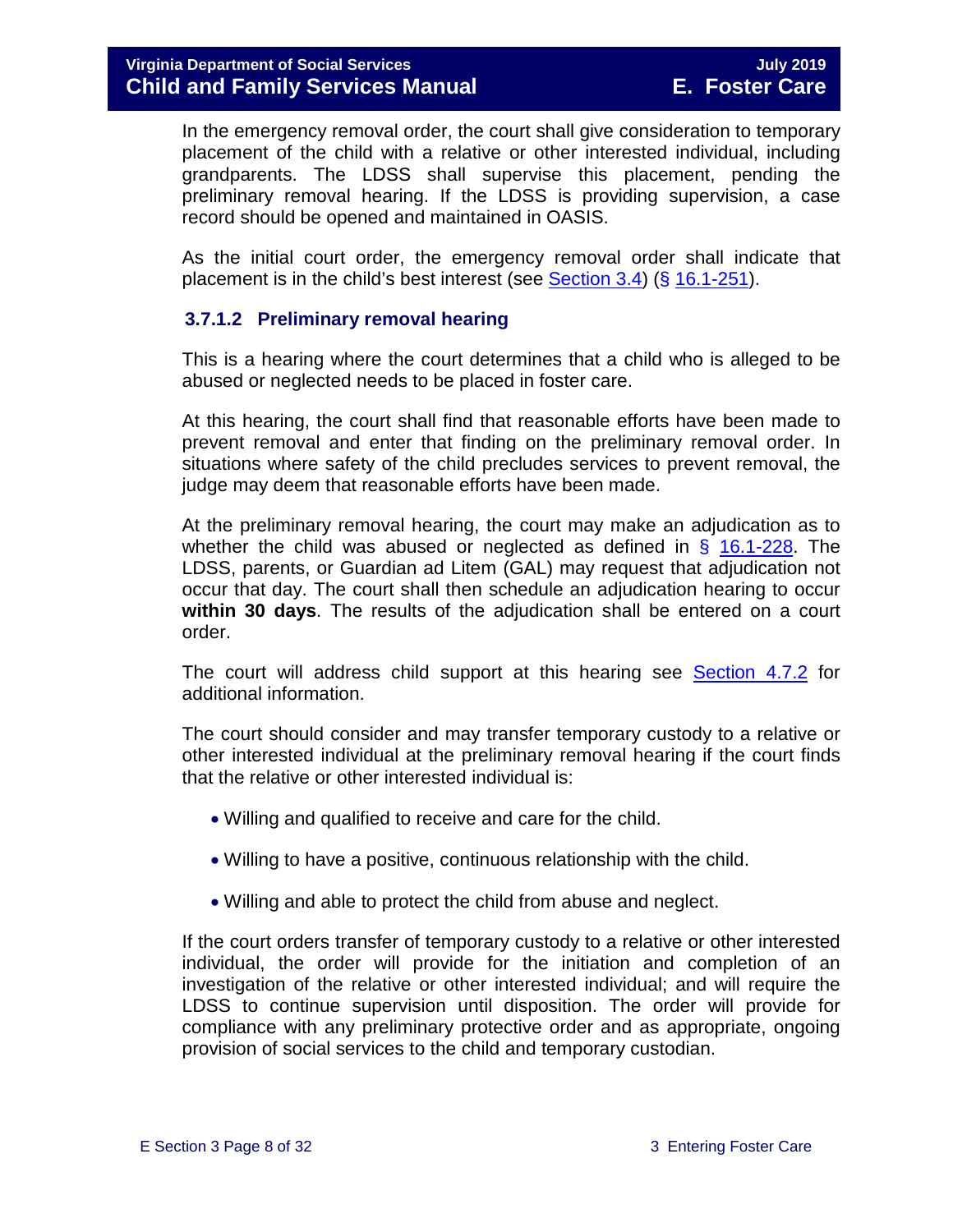At this hearing, the court shall schedule a dispositional hearing to occur within 60 days and provide notice to those present to attend that hearing  $(\S 16.1-252)$  $(\S 16.1-252)$ .

#### **3.7.1.3 Dispositional hearing**

This hearing occurs within 60 days of the preliminary removal order hearing; the hearing that brought the child into care; or the date the child came into care if there was no previous hearing (see [Section 3.3](#page-2-0) for the date a child is considered to enter foster care). At this hearing, the court will enter an order (foster care plan dispositional order- dc- 553) indicating what the disposition of the case will be. The court will also review the initial foster care service plan.

On the petition submitted to the court with the service plan, the LDSS shall include the names and contact information of the foster and adoptive parent so that the court can provide them notice of this hearing. Foster and adoptive parents' attendance at this hearing is solely for the purpose of the court's review of the service plan and to provide input into this discussion. The initial part of the hearing where the facts about the case are heard and the judge enters a dispositional order are not open to the foster and adoptive parent.

The dispositional order shall include a statement as to whether reasonable efforts have been made to return the child home and that continuation in the home would be contrary to the welfare of the child, or that placement is in the best interests of the child, or that there is no less drastic alternative. If there has not been a previous order that states reasonable efforts were made to prevent or eliminate the need for removal, the final dispositional order shall include a statement to this effect.

The court should consider the transfer of legal custody of the child to the relative or other interested individual at the dispositional hearing. The order granting legal custody to the relative or other interested individual shall be entered only upon a finding, based upon a preponderance of the evidence from the court directed investigation. The order shall state that the relative or other interested individual is:

- Willing and qualified to receive and care for the child.
- Willing to have a positive and continuous relationship with the child.
- Committed to providing a permanent suitable home for the child.
- Willing and able to protect the child from abuse and neglect.

The court's order should further provide for, as appropriate, any terms and conditions which would promote the child's interest and welfare, court review of the placement, and provision of ongoing services based on the needs of the child and custodian  $(\S 16.1 - 278.2)$ .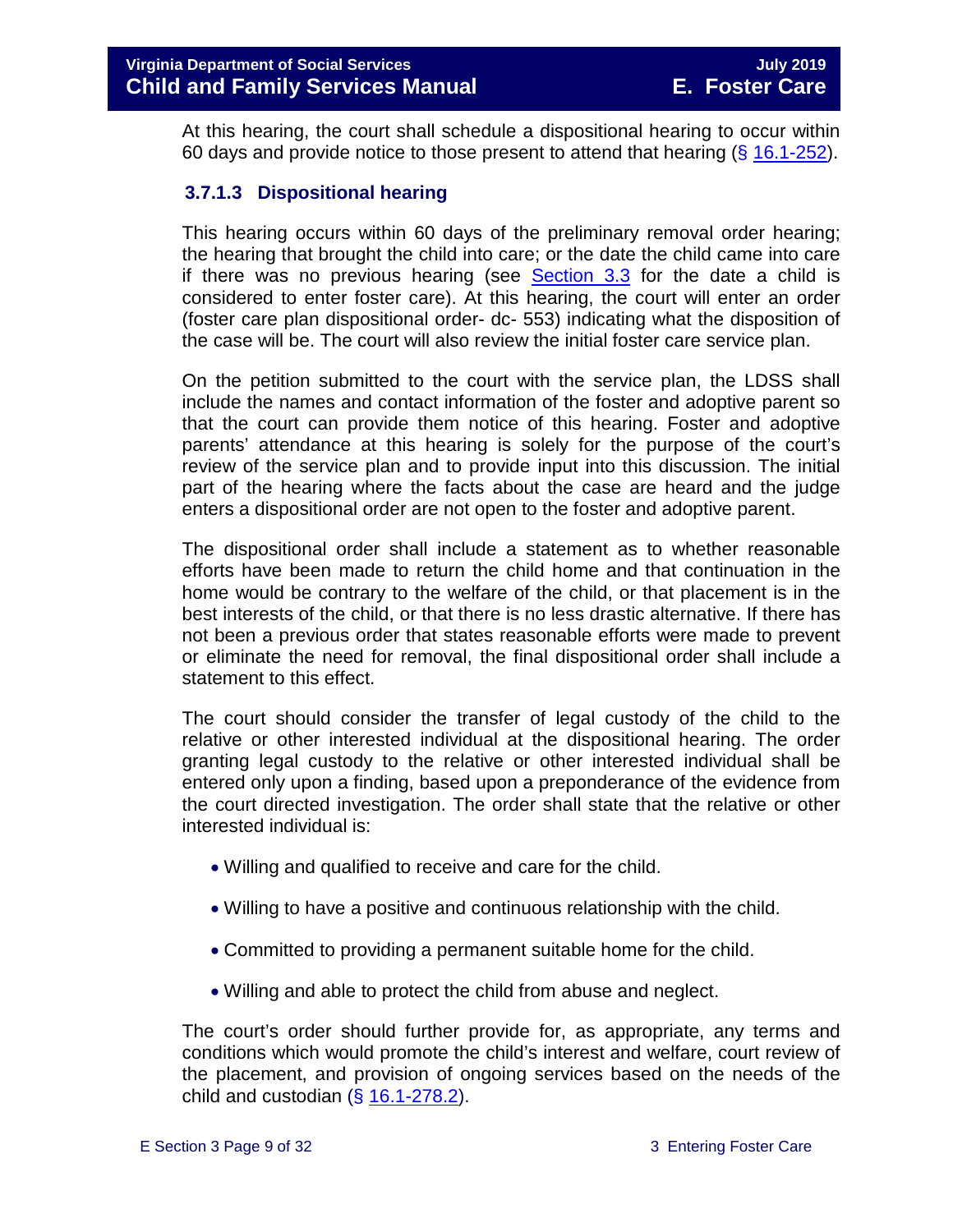Refer to Section [16.2.2](https://fusion.dss.virginia.gov/Portals/%5Bdfs%5D/Files/DFS%20Manuals/Foster%20Care%20Manuals/Foster%20Care%20Manual%2007-2019/section_16_judicial_hearings_and_mandated_foster_care_reviews.pdf#page=4) of this chapter for legal requirements pertaining to foster care reviews.

#### <span id="page-9-0"></span>**3.7.2 Temporary entrustment agreement**

Parent(s) or guardians may voluntarily request that the LDSS take custody of the child for a temporary period. In this case, the local board may accept the child through a temporary entrustment agreement for up to 180 days. Title IV-E eligibility can extend beyond 180 days only when the court approves the temporary entrustment within 180 days of placement and determines that the best interests and reasonable efforts requirements have been met.

Conditions for use of temporary entrustment agreements are:

- To return the child home. A temporary entrustment agreement may also be used for purposes of adoption planning. It is not to be used where the goal for the child is other than return home or adoption planning.
- To specify the rights and obligations of the child, the parent(s) or guardians and the LDSS. The agreement shall include the responsibility of the parent(s) for financial support of the child and the authority of parent(s) and LDSS for medical care of the child.
- Entrustments cannot be used for educational purposes or to make the child eligible for Medicaid.
- Parent(s), prior custodians, or the LDSS may terminate the entrustment agreement within ten days with written notice. The agreement is considered to be revoked unless the LDSS opposes the request and obtains a judicial decision that return is not in the child's best interest.

There are two types of temporary entrustments, those issued for less than 90 days, and those issued for more than 90 days  $(\frac{65}{63.2} - \frac{903}{3})$  and  $\frac{16.1 - 277.01}{3}$ .

#### **3.7.2.1 Entrustments for less than 90 days**

This type of entrustment is used when a situation related to the child or his family can be resolved within 90 days. Documentation of the plan for services is required. Use of the foster care service plan form is not required. The plan may be an identifiable part of the narrative, or a separate page attached to the agreement.

If the child does not return home within 90 days, the LDSS shall petition the court for a hearing to approve the service plan and entrustment by the 89<sup>th</sup> day after placement (§ [16.1-277.01\)](http://law.lis.virginia.gov/vacode/16.1-277.01/). A service plan shall accompany the petition. The service plan shall document that reasonable efforts have been made to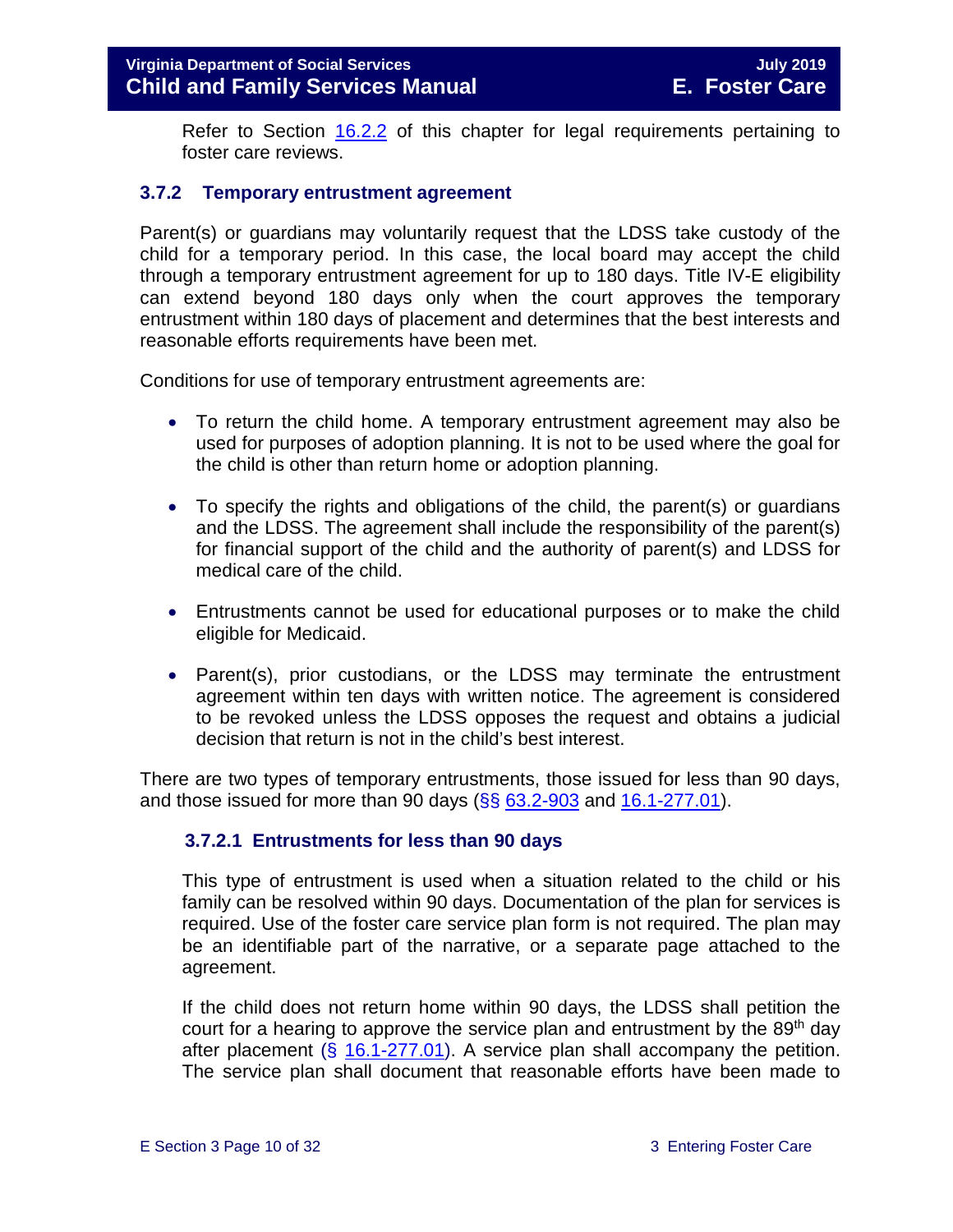prevent removal and to return the child home and that continuation in the home would be contrary to the welfare of the child.

If the LDSS decides to terminate the entrustment and seek court commitment during the first 90 days, the LDSS shall petition the court for custody and submit the service plan for approval.

Federal regulations allow title IV-E eligibility for temporary entrustment cases that meet all other eligibility requirements for up to 180 days. However, if the entrustment goes beyond 90 days, procedures in [Section 3.7.2.2](#page-10-0) shall be followed (§ [16.1-277.01\).](http://law.lis.virginia.gov/vacode/16.1-277.01/)

#### <span id="page-10-0"></span>**3.7.2.2 Court hearings to approve entrustments for more than 90 days**

The entrustment agreement shall be approved by the court at a court hearing. The LDSS shall petition the court for approval **within 30 days** of signing the agreement and submit a service plan with the petition  $(\S\S\ 63.2-903$  $(\S\S\ 63.2-903$  and [16.1-](http://law.lis.virginia.gov/vacode/16.1-277.01/) [277.01\)](http://law.lis.virginia.gov/vacode/16.1-277.01/). The court shall set a hearing to approve the entrustment agreement and the service plan within 45 days of receiving the petition of the LDSS. The service plan submitted shall meet all requirements of [Section 16](https://fusion.dss.virginia.gov/Portals/%5Bdfs%5D/Files/DFS%20Manuals/Foster%20Care%20Manuals/Foster%20Care%20Manual%2007-2019/section_16_judicial_hearings_and_mandated_foster_care_reviews.pdf) of this chapter.

There shall be a judicial determination regarding best interests (see [Section](#page-3-0)  [3.4\)](#page-3-0) and reasonable efforts (see [Section 3.5\)](#page-3-1) at the hearing approving the entrustment agreement. The initial court order form [\(DC-553\)](http://spark.dss.virginia.gov/divisions/dfs/forms.cgi) shall state that continuation in the home would be contrary to the welfare of the child and that reasonable efforts have been made to prevent removal and obtain alternative permanent placement. A statement that it is in the child's best interest to be placed in foster care or that there is no less drastic alternative than removal of the child from his or her home can substitute for the "contrary to the welfare" statement. These requirements shall be met for the child to continue to remain eligible for title IV-E beyond 180 days.

In accordance with requirements of the Code of Virginia, any court order transferring custody of an entrusted child to a relative or other interested individual shall be entered only upon a finding, based upon a preponderance of the evidence from a court directed investigation. The order shall state that the relative or individual is:

- Willing and qualified to receive and care for the child.
- Willing to have a positive and continuous relationship with the child.
- Committed to providing a permanent suitable home for the child.
- Willing and able to protect the child from abuse and neglect.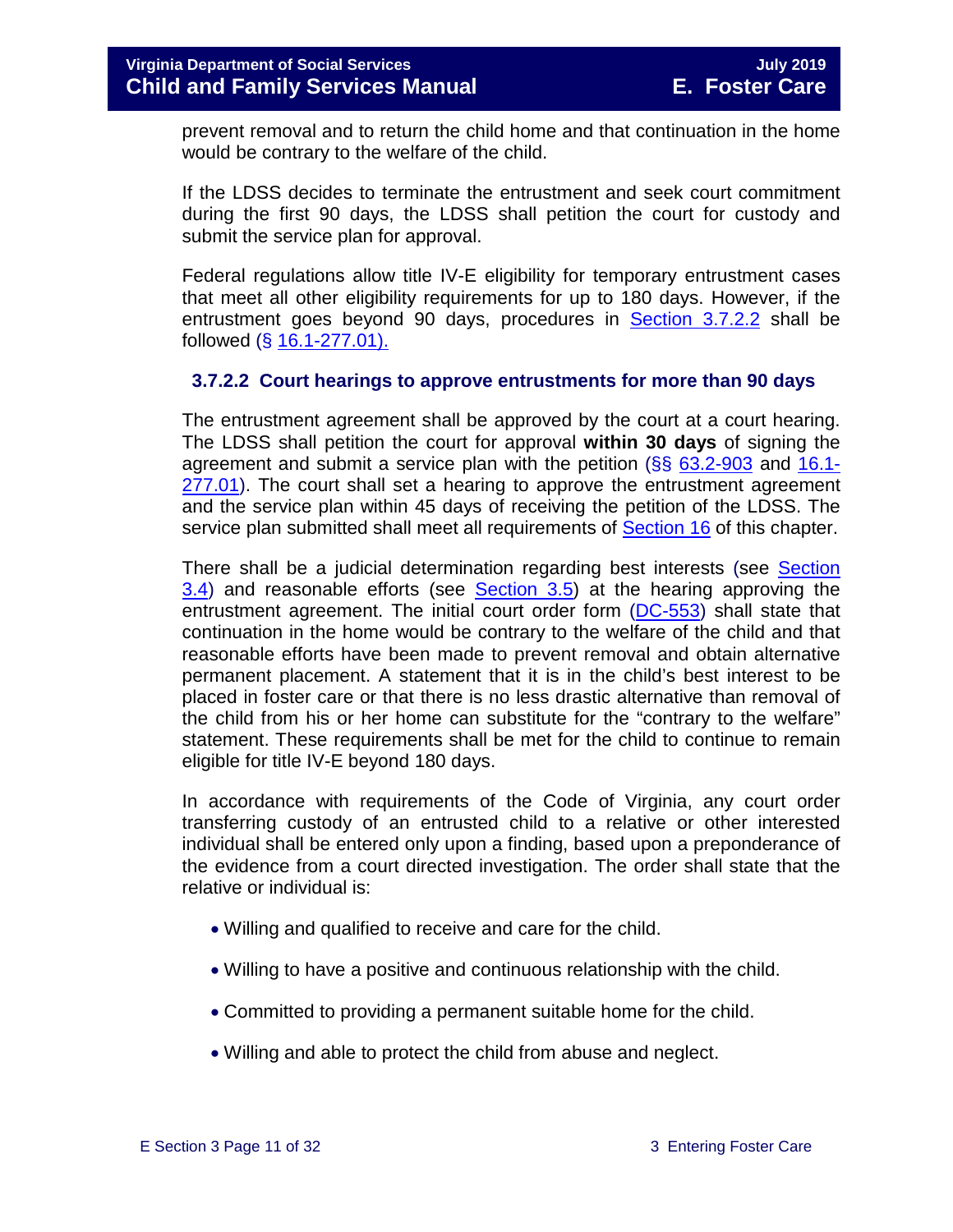The court's order transferring custody to a relative or other interested individual will provide, if appropriate, any terms and conditions for the child's welfare, ongoing social services for the child and custodian, and court review of the child's placement (§ [16.1-277.01 D1\)](http://law.lis.virginia.gov/vacode/16.1-277.01/).

Refer to [Section 16.2](https://fusion.dss.virginia.gov/Portals/%5Bdfs%5D/Files/DFS%20Manuals/Foster%20Care%20Manuals/Foster%20Care%20Manual%2007-2019/section_16_judicial_hearings_and_mandated_foster_care_reviews.pdf#page=3) of this chapter for legal requirements pertaining to foster care reviews.

#### <span id="page-11-0"></span>**3.7.3 Permanent entrustment agreement**

This agreement provides a method for the parent(s) to voluntarily relinquish parental rights and give the LDSS authority to place the child for adoption. The use of Permanent Entrustment Agreements is described in [Section](https://fusion.dss.virginia.gov/Portals/%5Bdfs%5D/Files/DFS%20Manuals/Foster%20Care%20Manuals/Foster%20Care%20Manual%2007-2019/section_9_achieving_permanency_goal_adoption.pdf#page=7) 9.4.3.1 of this chapter.

Federal regulations allow title IV-E eligibility for children who enter care through a permanent entrustment agreement only when court approval is obtained within 180 days of placement. The court shall make a judicial determination that placement is in the best interest of the child (see [Section 3.4\)](#page-3-0) and that reasonable efforts have been made (see **Section 3.5).** 

Once the court approves the permanent entrustment agreement, all parental rights are terminated. The parent can no longer revoke the permanent entrustment agreement.

If a parent is incarcerated, the court may authorize the Department of Corrections to have the prisoner transported to provide necessary testimony in hearings related to child welfare. The testimony of prisoners can also be acquired using electronic video and audio communication systems or telephonic communication systems in lieu of a personal appearance if authorized by the court  $(\S\S 16.1-276.3$  $(\S\S 16.1-276.3$  and  $16.1-93.1)$ .

The adoption progress report shall be submitted to the court within six (6) months of the court's approval of the permanent entrustment.

#### <span id="page-11-1"></span>**3.7.4 Relief of care and custody**

Parents may request temporary or permanent relief of care and custody.

On receipt of a petition for relief of custody, the court should refer requests for relief to LDSS initially for investigation and provision of services  $(\S$  [16.1-277.02\)](http://law.lis.virginia.gov/vacode/16.1-277.02/). The intent of this requirement is to determine whether the provision of services will prevent placement.

At the hearing, the court will determine, based on evidence presented, including the report from the LDSS, whether the parent should be relieved of custody. If permanent relief is requested, the court will determine whether, based on clear and convincing evidence, termination of parental rights is in the child's best interests. Parental rights can be terminated only upon a finding by the court that reasonable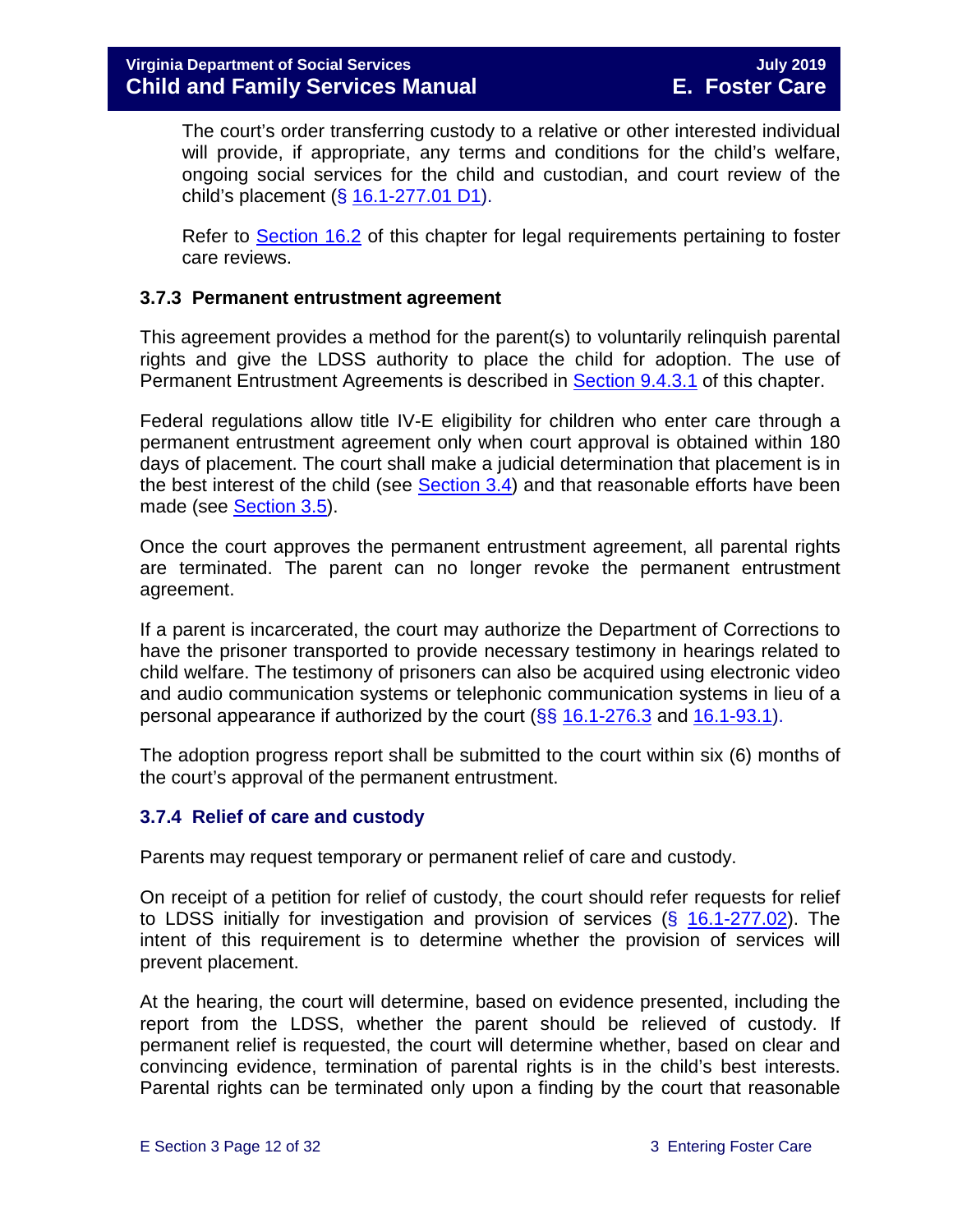efforts have been made to prevent removal and that continued placement in the home would be contrary to the welfare of the child  $(\S 16.1-277.02)$  $(\S 16.1-277.02)$ .

If a parent is incarcerated, the court may authorize the Department of Corrections to have the prisoner transported to provide necessary testimony in hearings related to child welfare. The testimony of prisoners can also be acquired using electronic video and audio communication systems or telephonic communication systems in lieu of a personal appearance if authorized by the court.

If relief is granted, the court will schedule a dispositional hearing within 60 days.

If permanent relief of custody is granted and termination of parental rights is ordered, the LDSS shall submit an adoption progress report to the court within six (6) months of the hearing (§§ [16.1-277.02](http://law.lis.virginia.gov/vacode/16.1-277.02/) and [16.1-278.3\)](http://law.lis.virginia.gov/vacode/16.1-278.3/).

#### <span id="page-12-0"></span>**3.7.5 Services to children through agency agreements with parents who retain custody**

When a child is placed outside of the home, there are two types of agreements between a public agency and the parents or legal guardians who retain custody of the child. The type of agreement depends primarily on which public agency serves as case manager for the child placed outside of the home.

- When the LDSS serves as the case manager, the child shall be considered in foster care and a Non-Custodial Foster Care Agreement is used. (See [Section 3.7.5.1\)](#page-13-0)
- When another public agency, other than the LDSS, is designated by the CPMT or the court to serve as the case manager, the child shall not be in foster care and a CSA Parental Agreement is used. (See [Section 3.7.5.2\)](#page-16-0)

Parents or legal guardians do not have to relinquish physical or legal custody of their children to the LDSS in order to obtain necessary mental health services. Such services may be available through a CSA parental agreement and may include a full range of casework, treatment, and community services for a planned period of time. Services should be based on the assessed strengths and needs of the children and their family and documented in the service plan.

#### **3.7.5.1 Non-Custodial Foster Care Placements**

Parent(s) or guardians may enter into an agreement with the LDSS to voluntarily place a child under age 18 outside of the home in 24-hour substitute care while the parent(s) or guardians retain legal custody. The goal of such arrangement is to provide the services necessary to address the child's needs and to facilitate his or her return to the home as quickly as possible. The child is considered in foster care with the LDSS assuming placement, care and case management responsibility for the child [\(45 CFR 1355.20\)](http://edocket.access.gpo.gov/cfr_2002/octqtr/45cfr1355.20.htm). Legal custody of the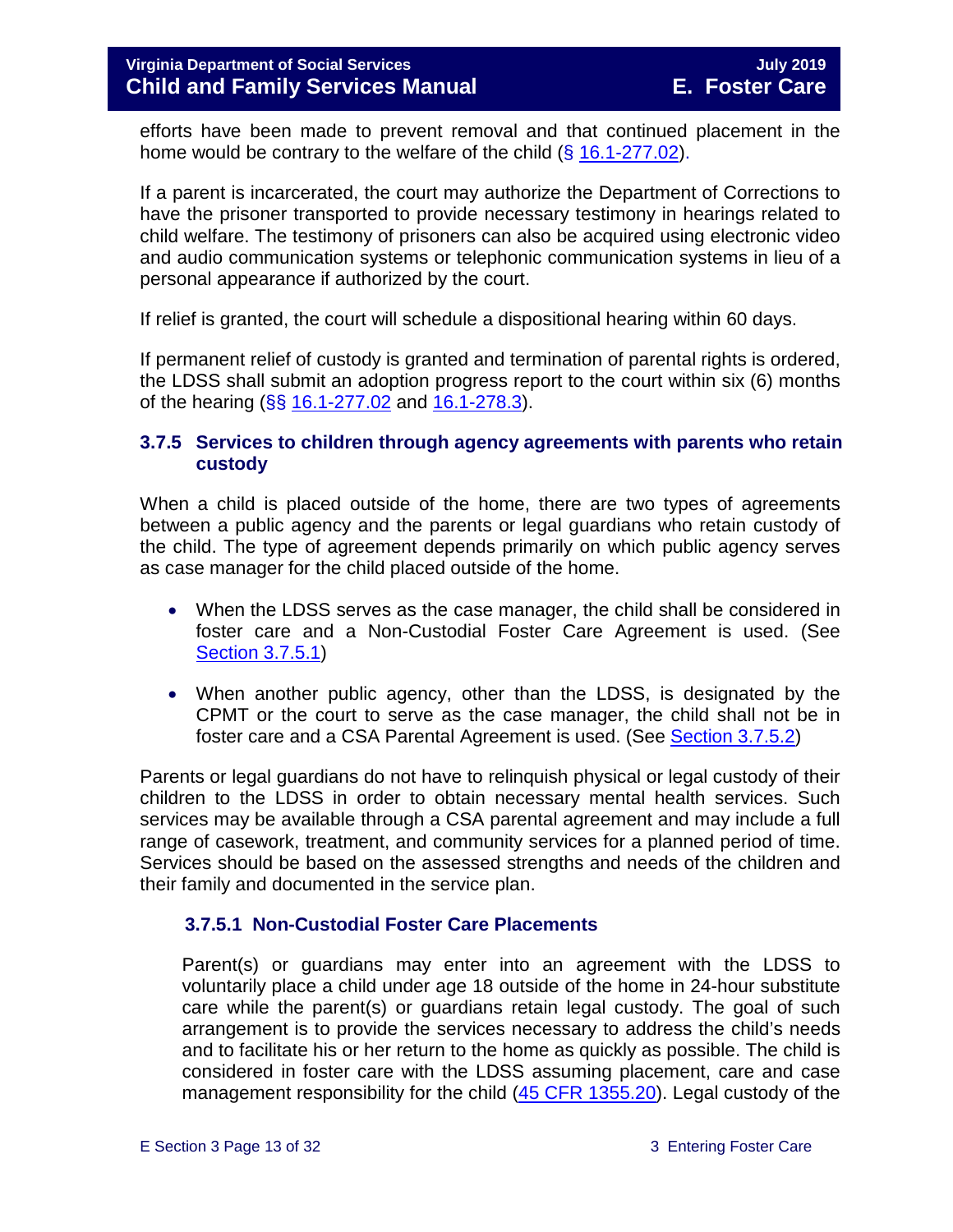children by the state child welfare agency (or its local counterparts) is not required in the federal definition. Thus, children placed through non-custodial agreements are in foster care.

All federal and state requirements shall be met, as with all children in foster care. The formal agreement between the parents and the LDSS is called a noncustodial foster care agreement.

Prior to entering a non-custodial foster care agreement, services to prevent the need for foster care placement shall be offered and shall be documented in the service plan. In emergency situations where services cannot be offered, the reasons shall be recorded on the service plan.

Before choosing this placement alternative and entering into a non-custodial foster care agreement, the LDSS shall assess and determine that:

- Leaving custody with the parent(s) or guardians is in the best interests of the child and will not place the child at risk.
- The parent(s) or guardians will remain actively involved with the child during the placement.
- The child will be able to return home within a reasonable timeframe (generally within a period of 12 months or less).
- There is no less restrictive alternative available through which the child can receive the level of supervision and services required.

These determinations shall be documented on the Non-Custodial Foster Care Agreement (see [Section 3.7.5.1.1\)](#page-13-0). If these conditions do not exist, transferring custody to the LDSS should be considered.

#### <span id="page-13-0"></span>**3.7.5.1.1 LDSS Non-Custodial Foster Care Agreements**

Non-Custodial Foster Care Agreements are between the LDSS and the parent(s) or custodians. When a non-custodial foster care agreement is executed, the permanency goal shall be reunification. The non-custodial foster care agreement shall address the conditions for care and control of the child, and the rights and obligations of the child, parent(s) or guardians, and the LDSS and include:

- A statement addressing the legal status of the child. With this agreement, the child would remain in the legal custody of the parent(s) or guardians.
- A statement that leaving custody with the parent(s) or guardians is in the best interests of the child and will not place the child at risk.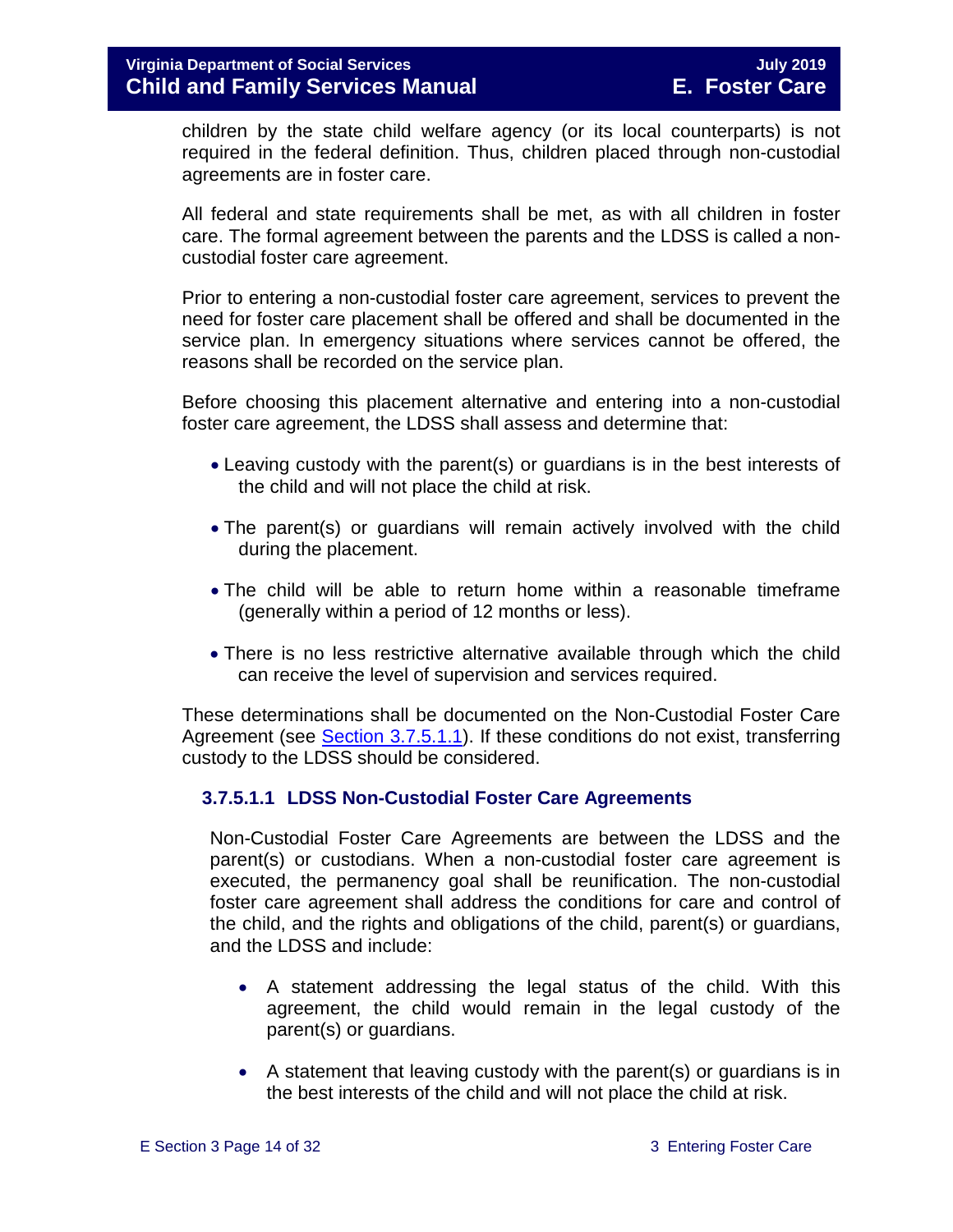- A statement that this is a voluntary agreement between the parent(s) or guardians and the LDSS; and that the child will be returned to the parent(s) or guardians if the agreement is revoked.
- A statement that if the parent wishes to revoke the agreement after the court approves the agreement, judicial approval for terminating the agreement shall be obtained.
- A statement that the LDSS has the right to seek judicial determination regarding custody of the child in a situation where the parent(s) or guardians revoke the agreement and the LDSS opposes return of the child.
- Requirements of the parent(s) or guardians for financial support, including a statement that the case will be referred to the Division of Child Support Enforcement (DCSE).
- Authority of the parent(s) or guardians and the LDSS in making medical care and treatment decisions.
- Expectations of the parent(s) or guardians during the placement, including a statement that the parent(s) or guardians will remain actively involved with the child during the placement.
- Expectations of the LDSS providing services to the child;
- Visitation arrangements.
- The date of the placement.
- The planned date of discharge from placement (generally within a period of 12 months or less).
- Other conditions for placement.
- When the placement is an interstate placement, a statement pertaining to responsibility for return of the child if the placement agreement is revoked.
- A non-custodial foster care agreement may extend beyond a child's 18<sup>th</sup> birthday with the consent of all parties in keeping with the child's needs and with the family and youth's cooperation to continuing services and placement.
- If both parents have custody or there is shared guardianship, both parents or both guardians shall sign the agreement.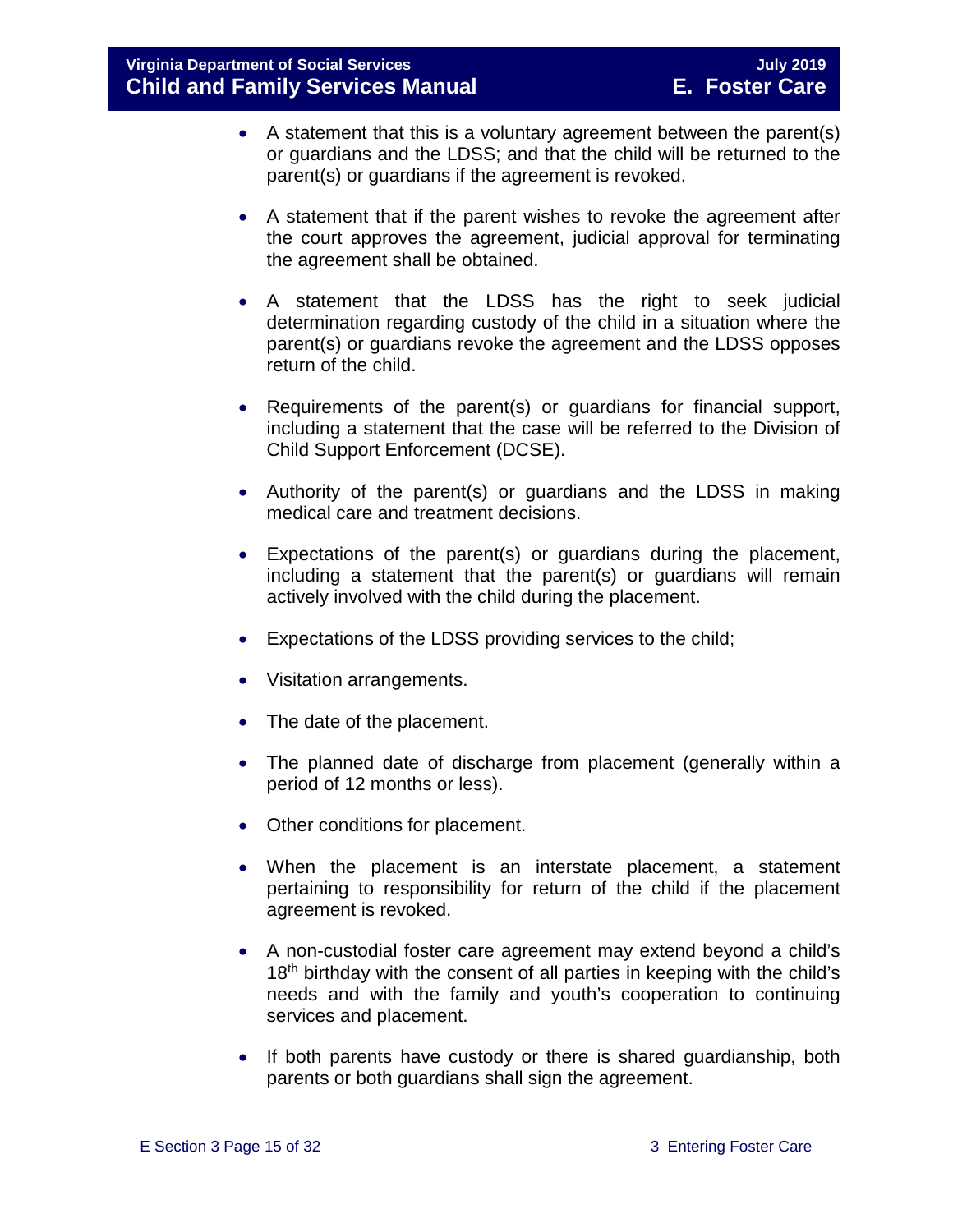A copy of the agreement should be given to the parent(s) or guardians, to the placement provider, and be kept in the child's record. The non-custodial agreement is effective no earlier than the date the last required signature is obtained and funding cannot begin prior to the effective date. (See the DSS internal website for a template [Non-custodial Foster Care Agreement Form.](https://fusion.dss.virginia.gov/dfs/DFS-Home/Foster-Care/Foster-Care-Forms))

#### **3.7.5.1.2Court approval of plan for placement through a non-custodial foster care agreement**

The LDSS shall file a foster care plan with the Juvenile and Domestic Relations District Court within 45 days following the board or LDSS' placement of the child unless the court, for good cause, allows an extension of time, which shall not exceed an additional 60 days  $(\S$  [16.1-281 A\)](http://law.lis.virginia.gov/vacode/16.1-281/). The LDSS should file a CHINS petition to place the case on the court's calendar and submit the foster care plan.

The court shall hold a hearing within 60 days of the child's initial foster care placement to review and approve the plan (§ [16.1-281 C\)](http://law.lis.virginia.gov/vacode/16.1-281/).

The court order shall include statements that:

- Reasonable efforts have been made to prevent the placement.
- Continuation in the home is contrary to the child's welfare, or it is in the child's best interest to be placed in foster care, or that there is no less drastic alternative than removal of the child from his or her home.

All foster care requirements shall be met. Time frames for administrative panel reviews and hearings are based on the date of the initial non-custodial foster care placement.

Refer to [Section 16.2](https://fusion.dss.virginia.gov/Portals/%5Bdfs%5D/Files/DFS%20Manuals/Foster%20Care%20Manuals/Foster%20Care%20Manual%2007-2019/section_16_judicial_hearings_and_mandated_foster_care_reviews.pdf#page=3) of this chapter for legal requirements pertaining to foster care reviews.

#### **3.7.5.1.3Other requirements**

The case shall be entered into OASIS as a foster care case.

In the event that the child shall be moved to another placement, a new noncustodial agreement shall be signed prior to the date of the placement change. As long as there is no period during which the child returns home, a change in placement does not result in a new foster care episode. The goal should remain Return Home with the plan for reunification to be achieved within 12 months or less of the child's initial placement.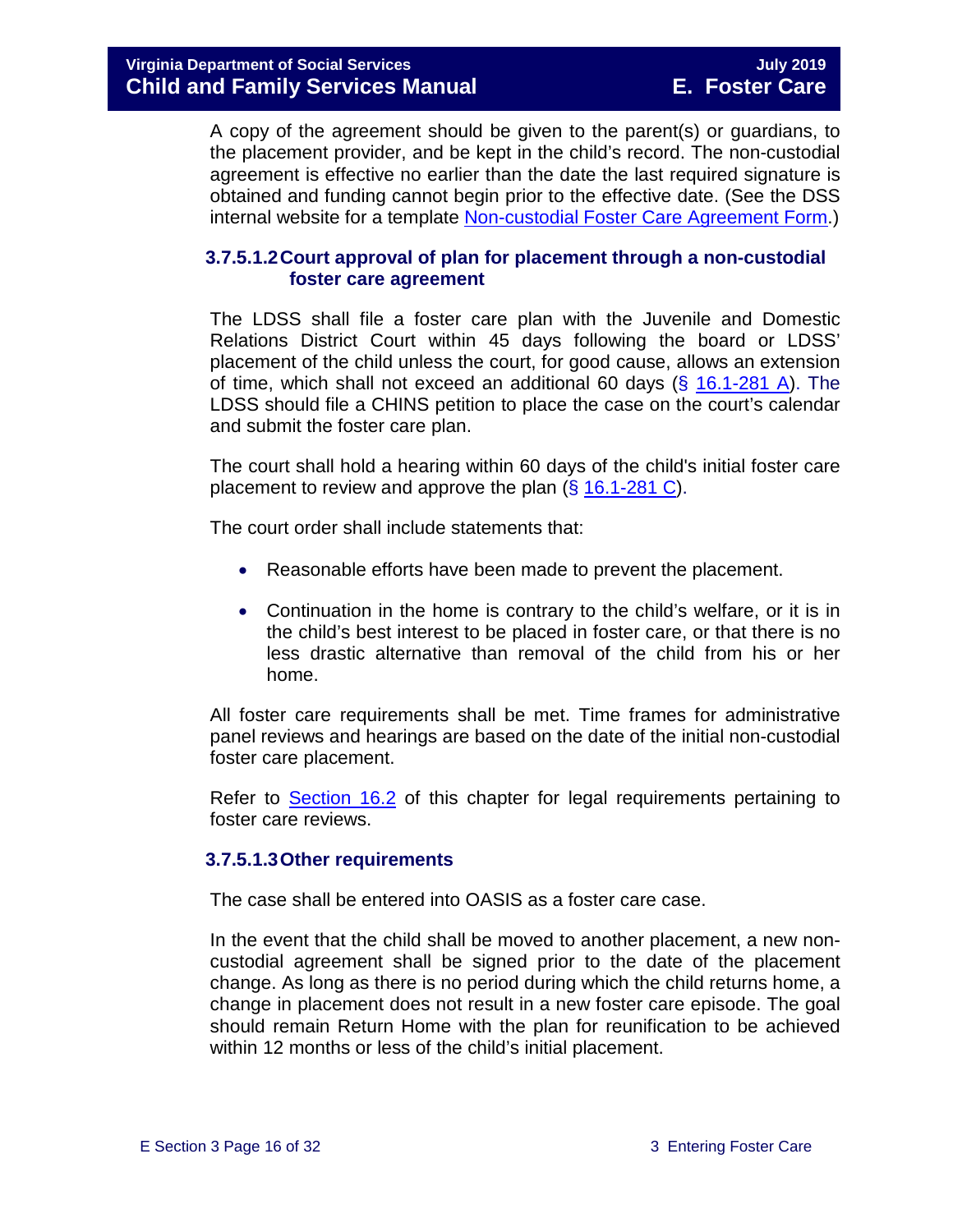The case shall be referred for Medicaid, title IV-E screening and child support. Child support is to be addressed in the non-custodial foster care agreement. Parents are responsible for paying support from the beginning of placement  $(\S$  [63.2-909\)](http://law.lis.virginia.gov/vacode/63.2-909/). A claim for good clause may be made when appropriate. Child support is to be based upon DCSE guidelines.

Since the child's parent(s) retain custody, they are responsible for signing the required referral and application forms.

Maintenance and service costs for non-title IV-E children will be paid from State Pool Funds.

At the point which the child no longer requires 24 hour substitute care, the child should be returned to the home and the non-custodial order should be terminated by the court. If the LDSS agrees to the return of the child and all required conditions for the child's safe return are met, the child may be sent home on a home visit pending final court approval.

If it is determined that a child in foster care through a non-custodial agreement will require a permanency goal other than reunification, the LDSS should file a petition for the child's custody to be transferred to the LDSS.

In the event that a child enters foster care from a non-custodial arrangement, as long as there is no period during which the child returns home, there is no new foster care episode.

#### <span id="page-16-0"></span>**3.7.5.2 CSA Parental Agreements**

CSA Parental Agreements are agreements between a public agency other than the LDSS, designated by the CPMT, and a parent or guardian who retains legal custody of the child. CSA Parental Agreements are only used when the FAPT determines that a child requires placement outside of the home to address the child's service needs.

The public agency designated by the CPMT assumes case management responsibilities. The LDSS cannot be the case manager. If the LDSS is the case manager, the child shall be in foster care and a Non-Custodial Foster Care Agreement shall be used.

Thus, when a child is placed outside of the home through an agreement between a public agency, other than the LDSS, as designated by the CPMT, and the parent(s) or custodians retain legal custody of the child, and this other public agency provides case management services, this child is not considered in foster care and is not subject to the requirements, policies, and protocols (i.e., court hearings, title IV-E eligibility determinations, etc.) required for children in foster care.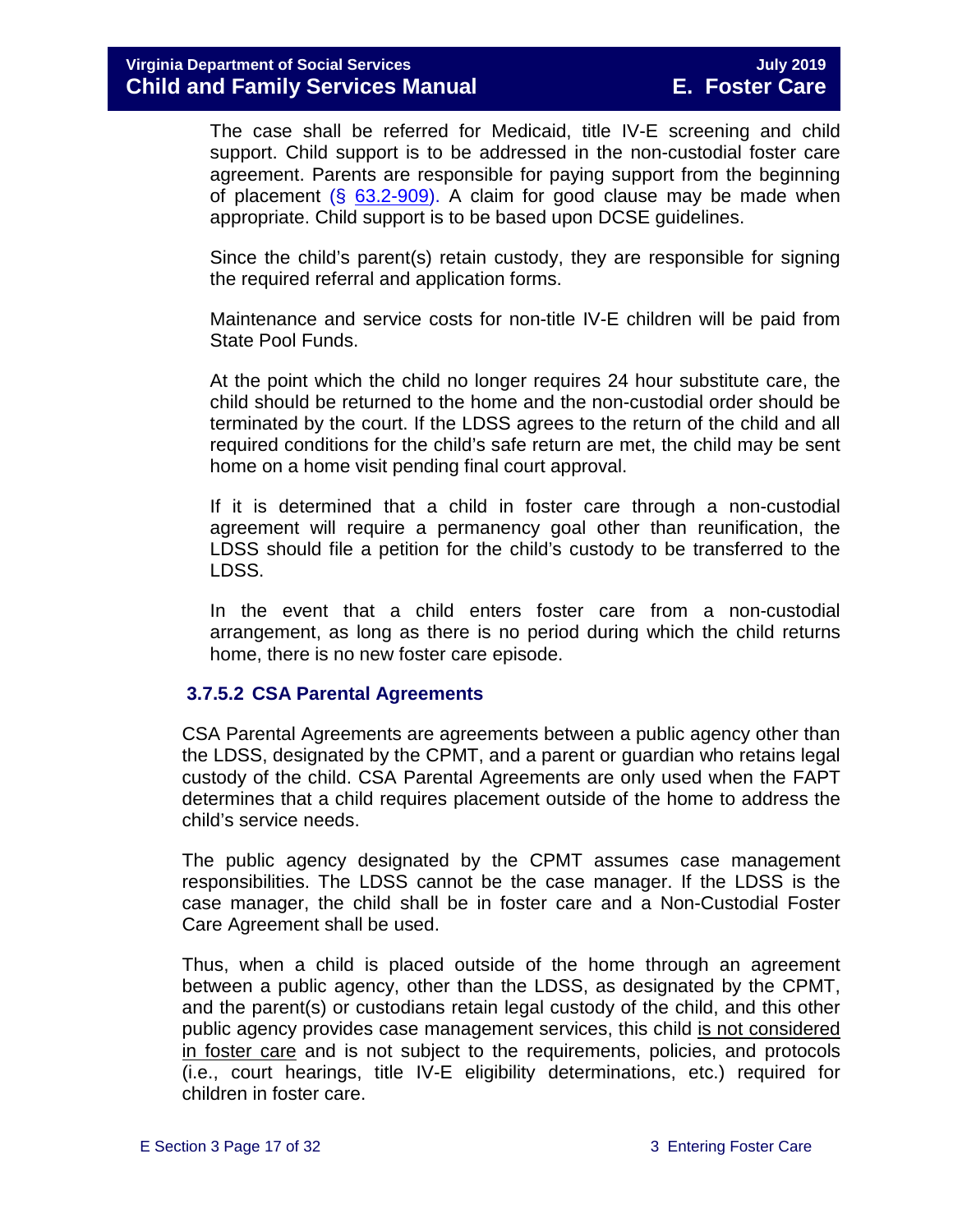While these children are not in foster care, they are eligible for foster care services since they have been placed under an agreement between the local public agency designated by the CPMT and the parents or custodians who retain legal custody (§ [63.2-905\)](http://law.lis.virginia.gov/vacode/63.2-905/).

These CSA Parental Agreements, where a public agency other than the LDSS provides case management services, are subject to Final Interagency Guidelines established by the State Executive Council (SEC) of CSA. The LDSS never uses these agreements. (See the CSA *[User Guide](https://www.csa.virginia.gov/content/doc/CSA_User_Guide_2018_Update.pdf)*, *5.3.3.1*.)

The CSA guidelines specify the criteria for FAPT, or an approved multidisciplinary team, to use in determining when a child meets the statutory definition of a "child in need of services" and is eligible for foster care services, consistent with CPMT policies. (See the CSA *[User Guide](https://www.csa.virginia.gov/content/doc/CSA_User_Guide_2018_Update.pdf)*, *5.3.3.1*.)

A CSA Parental Agreement delineates the responsibilities of both the parent(s) or custodians and the local case management agency, which cannot be the LDSS, in the provision of services. For the CSA Parental Agreement form, go to the CSA *[User Guide](https://www.csa.virginia.gov/content/doc/CSA_User_Guide_2018_Update.pdf)*, *5.3.2.2*.

The CSA interagency guidelines, checklist, FAQs, tools and additional information is available in the CSA *[User Guide](https://www.csa.virginia.gov/content/doc/CSA_User_Guide_2018_Update.pdf)*.

#### <span id="page-17-0"></span>**3.8 Providing written notice of right to appeal specific foster care services**

When the child enters foster care, the LDSS shall inform the child's birth parents or caretakers in writing of their right to appeal the denial of specific foster care services as defined in [Section 15.12.1,](https://fusion.dss.virginia.gov/Portals/%5Bdfs%5D/Files/DFS%20Manuals/Foster%20Care%20Manuals/Foster%20Care%20Manual%2007-2019/section_15_developing_service_plan.pdf#page=17) or the delay of a decision regarding such foster care services, that are delineated in the foster care service plan and approved by the court [\(See Family Services Notice of Action and Right to Appeal Form\)](http://www.dss.virginia.gov/files/division/dfs/fc/intro_page/forms/032-02-0669-00-eng.pdf). If the service is not in an approved service plan, then the denial is not appealable. The LDSS shall inform the birth parents or caretakers that the LDSS will mail the written notice at least **ten (10) days** before any action to discontinue, terminate, suspend, or change foster care services. The child's birth parents or caretakers may request a hearing within **30 days** of their receiving written notice of the denial. See [Section 15.12.2](https://fusion.dss.virginia.gov/Portals/%5Bdfs%5D/Files/DFS%20Manuals/Foster%20Care%20Manuals/Foster%20Care%20Manual%2007-2019/section_15_developing_service_plan.pdf#page=18) on providing written notice.

# <span id="page-17-1"></span>**3.9 Special populations**

#### <span id="page-17-2"></span> **3.9.1 The minor child of a foster youth**

• The foster care provider is responsible for providing room and board and ensuring that the payment is used to meet the child's needs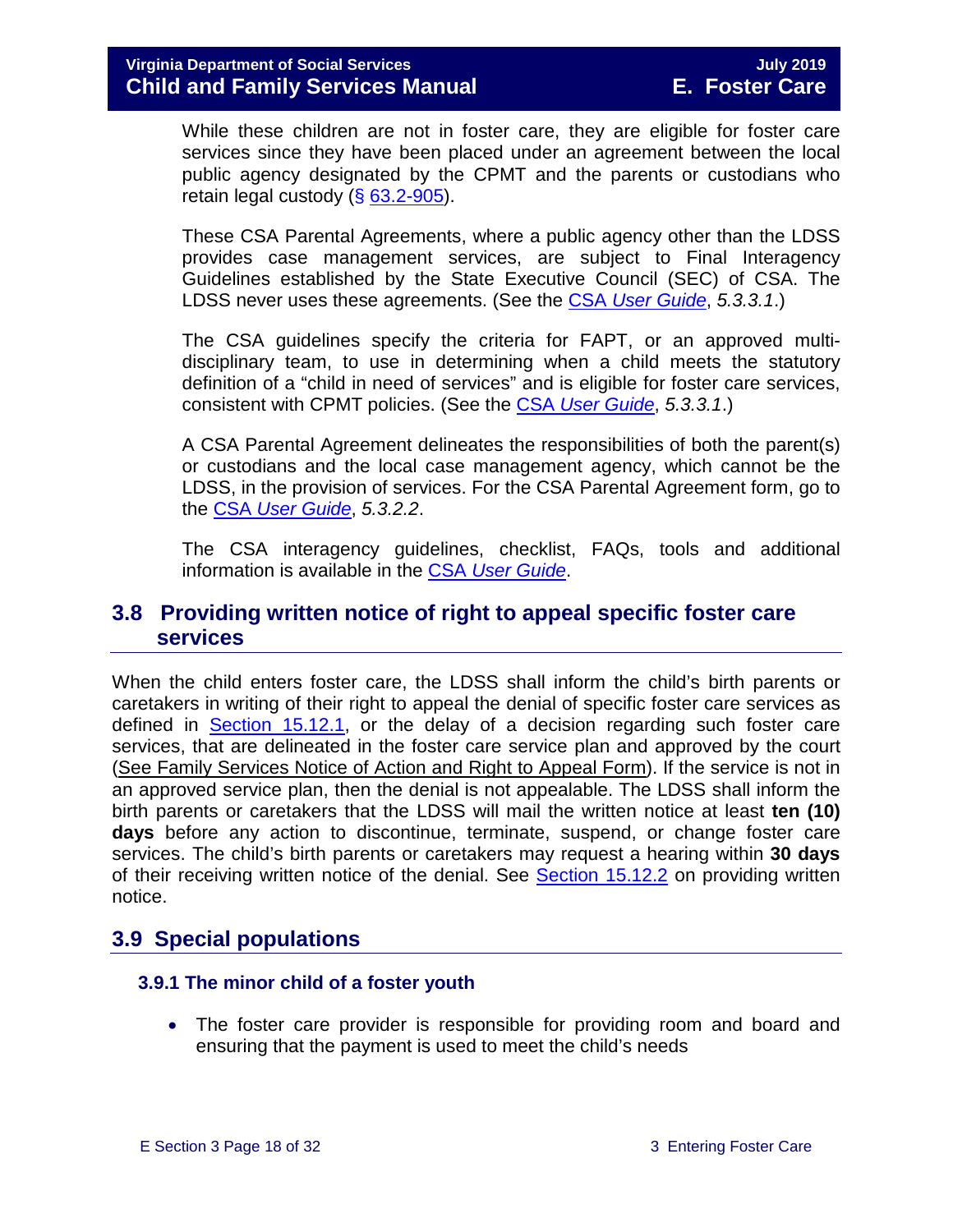- The minor child of a foster youth remains the responsibility of his or her parent, unless custody has been removed.
- The minor child shall be listed in OASIS with the foster youth (parent).
- The minor child is not subject to requirements for plans, reviews, or hearings. However, the needs and safety of the minor child should be considered and documented when developing the service plan for the (foster youth) parent.
- The minor child is eligible for Medicaid, services, and child support services.

#### **3.9.1.1 Paying maintenance for minor child of foster youth**

The minor child of a youth in foster care, who is living in a foster home or residential facility with his or her parent and who is in the custody of the parent, shall be eligible to receive a foster care maintenance payment and shall not be eligible for TANF. The foster care provider should receive a basic maintenance payment for the minor child in the amount appropriate for the age of the child and from the same funding source as the parent of the child (i.e., title IV-E or state pool funds). The minor child is not eligible for enhanced maintenance.

The service worker does not open a case for the minor child; all costs are paid under the foster youth's case. The maintenance payment should be added to the foster youth's foster care payment. If the foster youth resides in a residential facility with her minor child, the rate paid will be the rate negotiated with the facility for maintenance for the minor child. If the foster youth lives in an independent living arrangement, and is receiving the Independent Living Stipend, the minor child may be eligible for TANF. If the foster youth lives in an independent living arrangement and is receiving a maintenance payment as a Fostering Futures participant, the minor child is also eligible for a maintenance payment and would not be eligible for TANF.

- If the minor child of a foster youth has his or her own income (i.e., SSI, SSA, or child support), these resources shall be used toward the maintenance cost.
- If the LDSS finds it necessary to assume custody of a child of a foster youth, the child of the foster youth may be eligible for title IV-E or state pool funds. Eligibility for the child of the foster youth is determined in the same manner as are all other children in foster care.

#### <span id="page-18-0"></span>**3.9.2 Indian child of a tribe**

#### **3.9.2.1 Federal definition of Indian Child**

Children of Native American or Alaskan Eskimo or Aleut heritage of a federally recognized tribe are subject to the [Indian Child Welfare Act](http://www.gpo.gov/fdsys/pkg/USCODE-2010-title25/pdf/USCODE-2010-title25-chap21.pdf) (ICWA). Virginia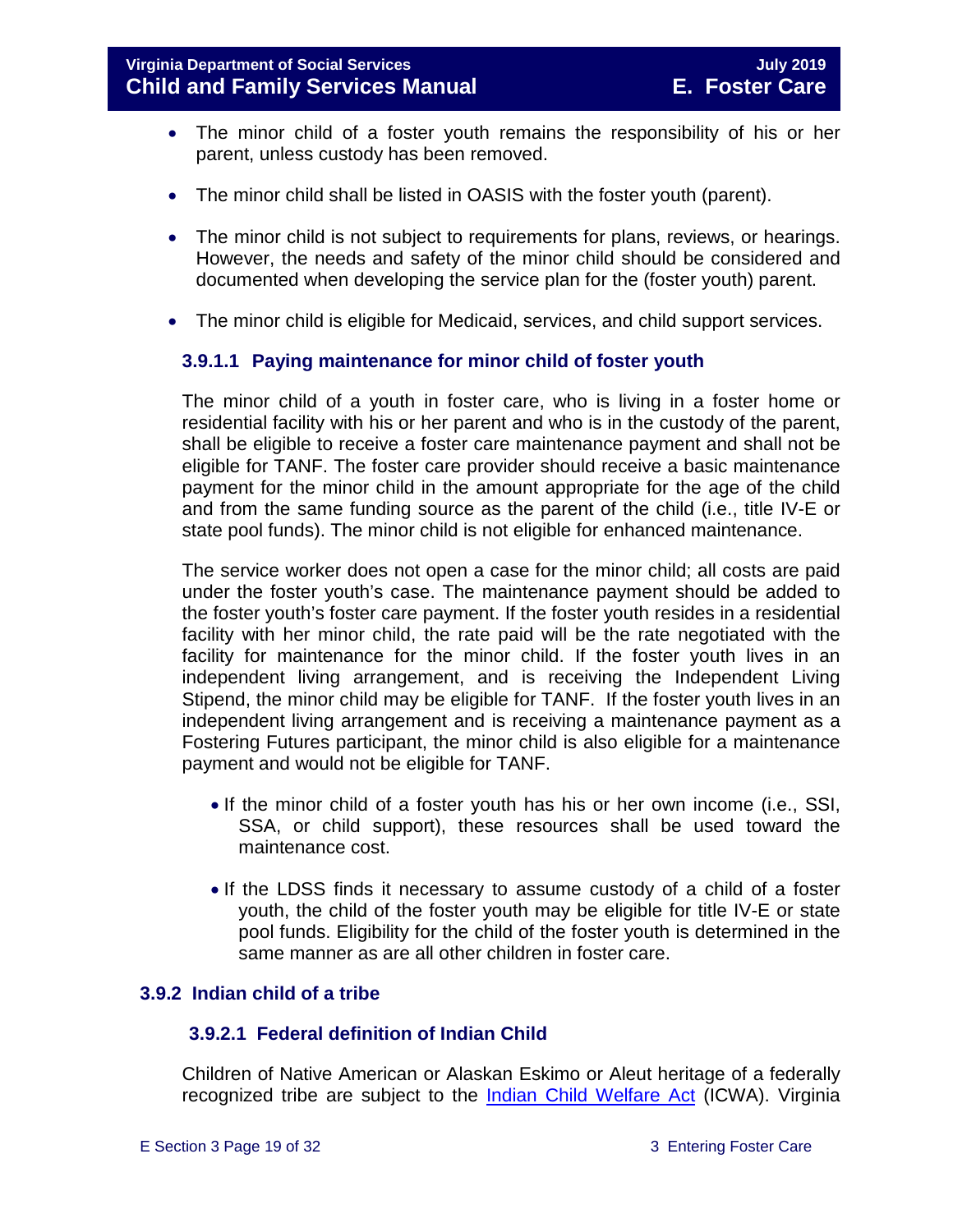currently has seven (7) federally recognized tribes. In January 2016, The United States Department of Interior granted federal recognition to the Virginia Pamunkey Indian Tribe. In January 2018, the following tribes were granted federal recognition: Chickahominy, Eastern Chickahominy, Monocan, Nansemond, Rappahannock, and Upper Mattaponi.

A child is covered by ICWA when the child meets the federal definition of an Indian Child. Specifically, the child is an unmarried person under the age of 18 and is either:

- A member of a federally recognized Indian tribe; or
- Eligible for membership in a federally recognized Indian tribe and is the biological child of a member of a federally recognized Indian tribe [\(25](http://www.gpo.gov/fdsys/pkg/USCODE-2011-title25/pdf/USCODE-2011-title25-chap21.pdf)  [U.S.C. § 1903\)](http://www.gpo.gov/fdsys/pkg/USCODE-2011-title25/pdf/USCODE-2011-title25-chap21.pdf).

Under federal law, individual tribes have the right to determine eligibility and/or membership. However, in order for ICWA to apply, the child shall meet one of the criteria above.

#### **3.9.2.2 Determination of Indian status**

The LDSS shall treat all children in foster care or at risk of entering foster care as an Indian child until it is determined that the child is not of American Indian or Alaskan Eskimo or Aleut heritage, and the child does not belong to a tribe located in or outside Virginia. The LDSS worker shall ask the following individuals if the child, the child's parents, or his/her grandparents are identified with or members of an Indian tribe:

- The child (if age appropriate),
- The caregiver, and
- Any other person with knowledge of the child, parent or alleged parent

This information shall be documented in OASIS using "Indian Status" as the purpose of the contact.

In the event that the LDSS determines the child, the child's parents or his/her grandparents are identified with an Indian tribe, the following steps shall be taken by the service worker to confirm the tribe's status:

• Contact the [Bureau of Indian Affairs Eastern Regional Office](http://www.bia.gov/WhoWeAre/RegionalOffices/Eastern/index.htm) at its website or at 615-564-6500 for guidance on ICWA notification procedures for state recognized tribes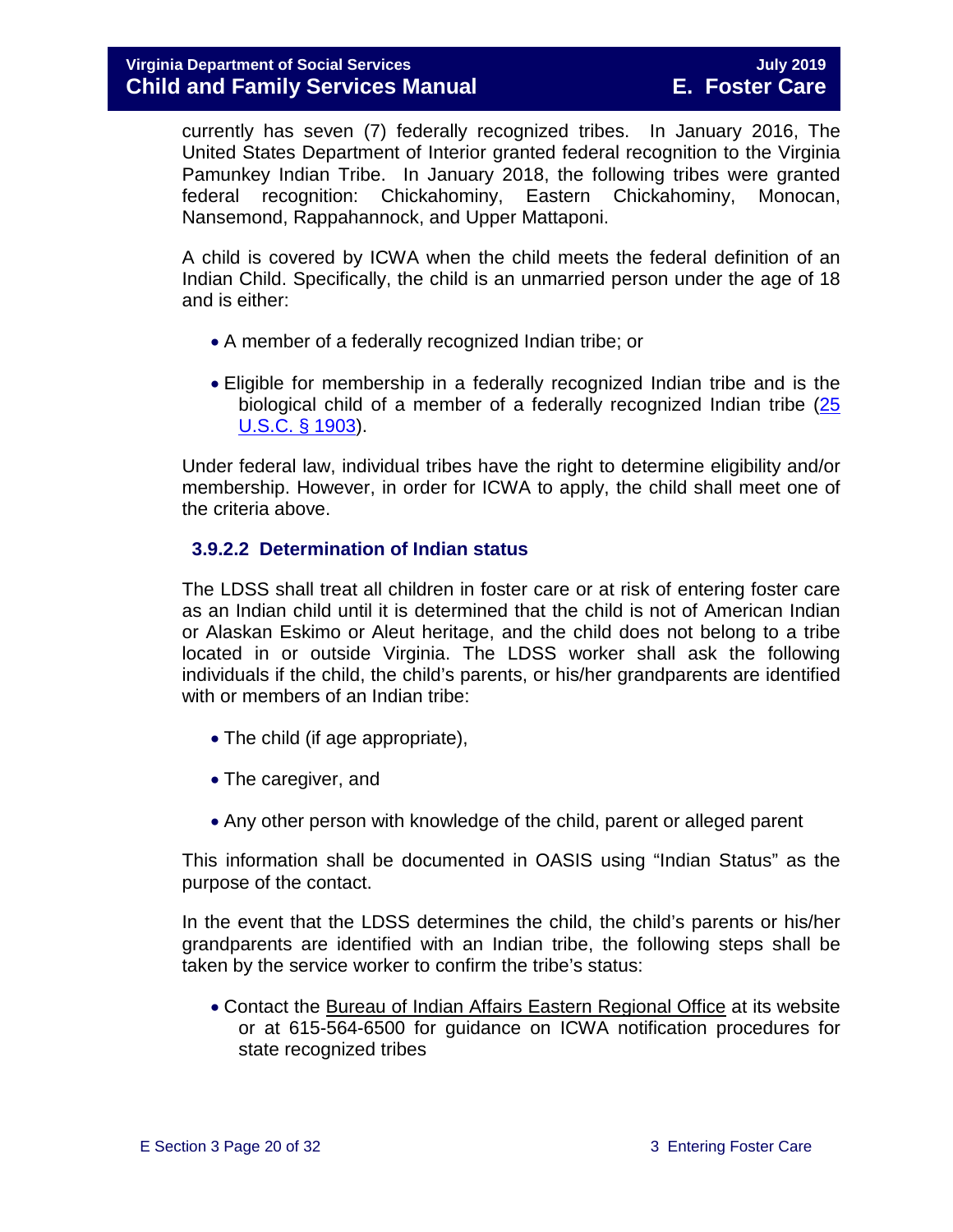• Review the semi-annual publication of the [Tribal Leaders Directory](http://www.bia.gov/WhoWeAre/BIA/OIS/TribalGovernmentServices/TribalDirectory/index.htm) on the website of the [U. S. Department of the Interior Bureau of Indian Affairs.](http://www.bia.gov/) The directory provides the name, address, and contact information for each of the federally recognized Indian tribes. In the back, the directory has a copy of the Federal Register listing the "Indian Entities Recognized and Eligible to Receive Services from the United States Bureau of Indian Affairs." To see if there is a later version of this listing, go to [Federal Register,](https://www.federalregister.gov/) click on" browse," and search for "Indian Entities Recognized."

If the tribe is a federally recognized tribe, the worker shall:

- Gather the following information, if available, from the child, parent, alleged parent, relative, and any other person with knowledge of the child's or parent's tribal affiliation:
	- o The name of the tribe of which the child, parent, or alleged parent is a member or eligible for membership.
	- o The tribal enrollment or identification numbers of the parents or alleged parents and child(ren).
	- o Name of the following relatives of the child:
		- **Birth mother's maiden name.**
		- Maternal and paternal grandparents.
		- Alleged biological and/or legal father(s).
	- o Birth dates and birthplaces of the child, parents, and alleged parent.
	- o Social Security numbers for the child, parents, and alleged parent.
	- o If either birth parent was adopted, obtain the name of his or her birth parents (if available).
	- o Other information about extended family members including the names, clan affiliations, dates of birth, and addresses of grandparents, aunts, uncles, cousins, great grandparents, stepparents, first and second cousins.
- Identify the geographic location, the Bureau of Indian Affairs Regional Office of the tribe, and contact information of the Indian Child Welfare Designated Agent for the tribe.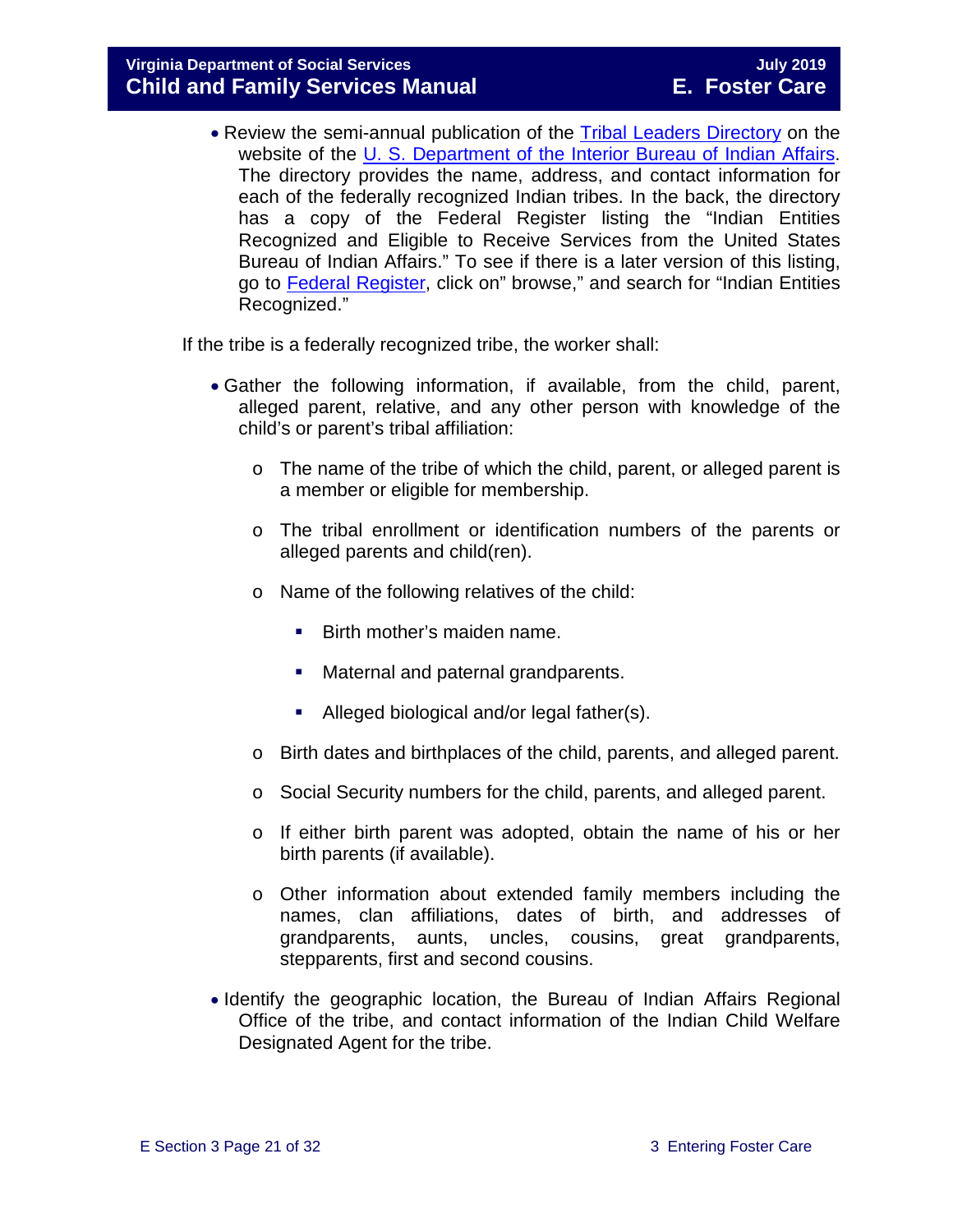- Contact the Child Welfare Designated Agent and request contact information including the name, address, and telephone number of the tribal social service program and/or ICWA representative of the tribe.
	- o *Newly recognized tribes may not have a Child Welfare Designated Agent and/or ICWA representative. In these circumstances, the service worker is required to contact the head of the tribe. Notification to the tribe needs to be completed in writing via certified*  mail. If initial contact is by phone, the service worker is still *required to send written notification to the head of the tribe or the designated representative via certified mail.*
- Contact the tribal social service and/or ICWA representative and request in writing that the tribe confirm the child's membership or eligibility for membership as the biological child of a member of the tribe. The service worker shall provide the social service and/or ICWA representative with all the identifying information listed above to assist in the confirmation or determination of membership.
- Document clearly in OASIS (using "Indian Status" as the purpose of the contact) and the foster care paper case record the determination that the child is an Indian child, as confirmed by the tribe. The tribe believed to be the child's tribe is the only entity that can make a determination of whether a child is an Indian child or not. A tribal determination of membership is conclusive because each tribe defines the criteria for membership in the tribe and determines who meets those criteria.
- Document in the case record all inquiries and contacts made to investigate whether or not a child is an Indian child. The case record should include copies of all written correspondence to the tribe and correspondence from the tribe. *Additionally, copies of the certified mail return receipts for the written notification should be included in the case record.*
- Inquire of the tribal social service and/or ICWA representative if the tribe is willing to assume custodial responsibility for the child, once tribal membership in a federally recognized tribe is confirmed.
- *Inquire of the tribe of any potential placement resources in accordance with [Section 3.9.2.7.1](#page-27-0)*.

#### **3.9.2.3 Requirements for active efforts**

ICWA requires that active efforts shall be made to maintain and reunite an Indian child with his/her family or tribal community.

Active efforts are more than reasonable efforts as required by title IV-E of the Social Security Act [\(42 U.S.C. 671\(](http://api.fdsys.gov/link?collection=uscode&title=42&year=mostrecent§ion=671&type=usc&link-type=html)a)(15)). Active efforts are also separate and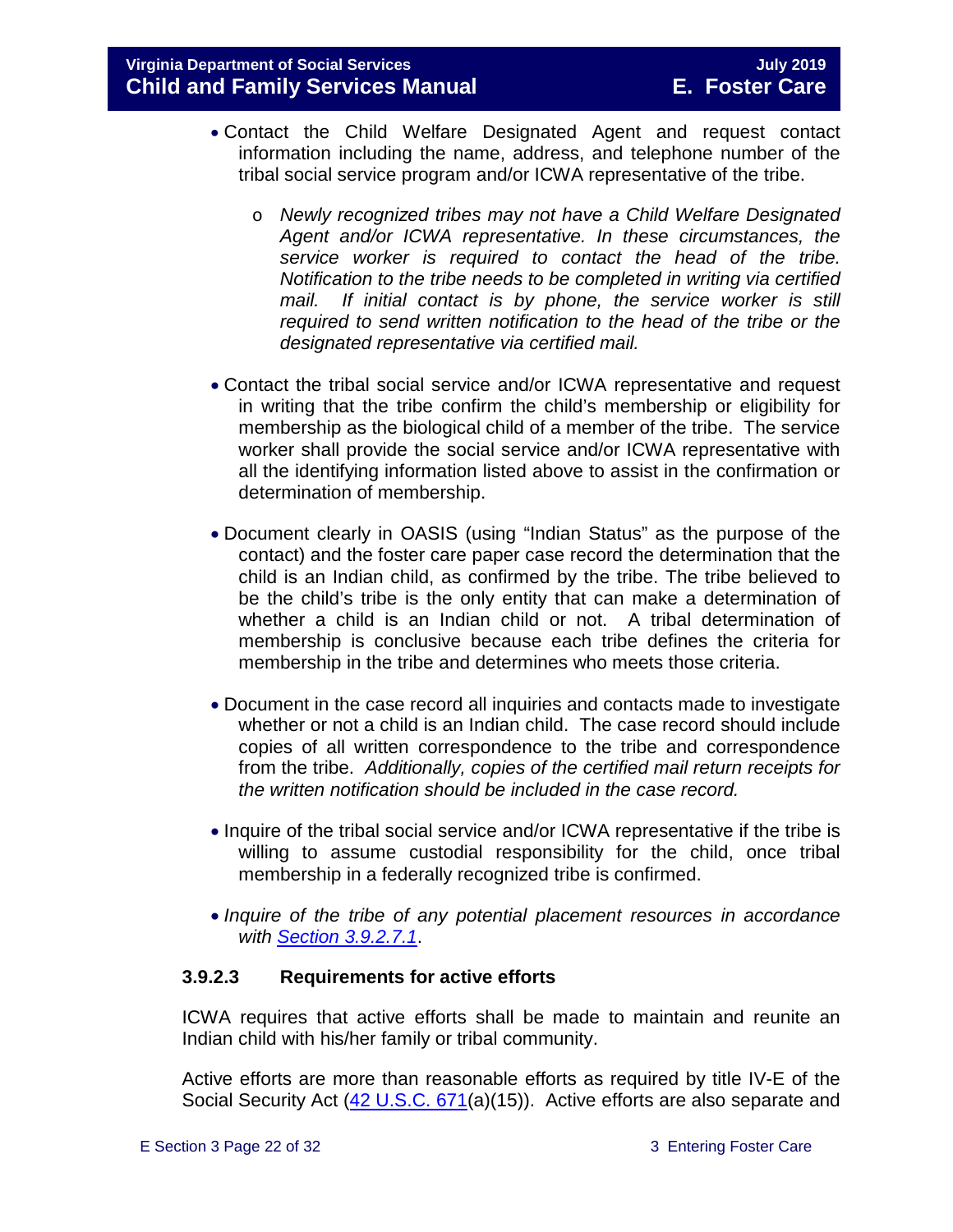distinct from requirements of the Adoption and Safe Families Act (ASFA), [42](http://api.fdsys.gov/link?collection=uscode&title=42&year=mostrecent§ion=1305&type=usc&link-type=html)  [U.S.C. 1305.](http://api.fdsys.gov/link?collection=uscode&title=42&year=mostrecent§ion=1305&type=usc&link-type=html) ASFA's exceptions to reunification efforts do not apply to ICWA proceedings. Refer to [42 U.S.C. 1305](http://api.fdsys.gov/link?collection=uscode&title=42&year=mostrecent§ion=1305&type=usc&link-type=html) for a list of those exceptions.

Examples of active efforts include, but are not limited to:

- Engaging the Indian child, his/her parents, extended family members, and custodian(s);
- Taking necessary steps to keep siblings together;
- Identifying appropriate services and helping the parents overcome barriers, including actively assisting them in obtaining such services;
- Identifying, notifying, and inviting representatives of the Indian child's tribe to participate in Family Partnership Meetings (FPM) [\(see Section 2.9\)](https://fusion.dss.virginia.gov/Portals/%5bdfs%5d/Files/DFS%20Manuals/Foster%20Care%20Manuals/Foster%20Care%20Manual%2007-2019/section_2_engaging_the_child_family_and_significant_adults.pdf#page=19);
- Conducting or causing to be conducted a diligent search for the Indian child's extended family members for assistance and possible placement;
- Involving and using available resources of the extended family, the child's Indian tribe, Indian social service agencies and individual caregivers.

#### **3.9.2.4 When ICWA is not applicable**

A child of Indian heritage who is officially determined to be neither a member nor eligible for membership in a federally recognized tribe is not subject to the requirements of the ICWA. The service worker shall document in the case record, the steps taken to determine the child's Indian/tribal ancestry and the tribe's written statement declaring the child ineligible for membership. Document any phone calls from the tribe stating that the child is not eligible and incorporate into any court hearing the tribe's written statement or documented phone call that the child is ineligible for tribal membership.

A child belonging to a Virginia tribe, that is not federally recognized, is not subject to the Indian Child Welfare Act, and the local court has jurisdiction. When a child entering care is believed or known to have Virginia Indian heritage, the LDSS shall immediately contact the [Bureau of Indian Affairs](http://www.bia.gov/WhoWeAre/RegionalOffices/Eastern/index.htm)  [Eastern Regional Office](http://www.bia.gov/WhoWeAre/RegionalOffices/Eastern/index.htm) at its website or call 615-564-6500 for guidance on ICWA notification procedures for state recognized tribes.

In instances where ICWA does not apply but the child is of Indian heritage, a member of a Virginia tribe that is not federally recognized, or considered Indian by the Indian community, the LDSS should consider tribal culture and connections in the placement and care of the child.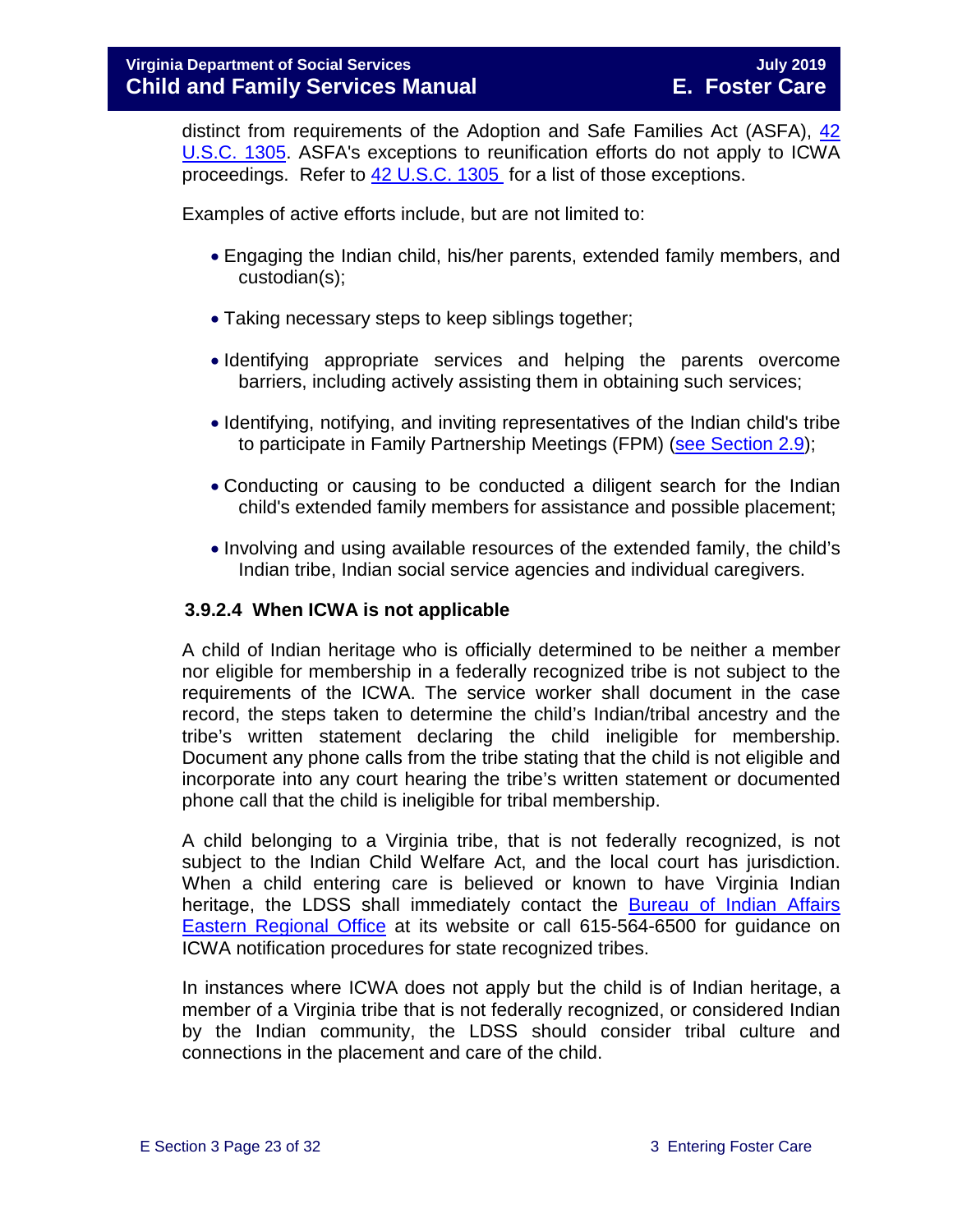In addition to following all ICWA requirements, LDSS are strongly encouraged to contact Virginia tribes in their service areas and work to build and strengthen relationships and address the needs of Indian children. The contact list for Virginia Tribes can be found [here.](https://www.commonwealth.virginia.gov/virginia-indians/state-recognized-tribes/)

#### **3.9.2.5 Transfer of an Indian child to a tribal agency**

When it is determined that the child is a member of a federally recognized tribe, the LDSS shall work in consultation with either parent, the Indian custodian, or the tribe on transfer procedures. The tribe's right to request a transfer to a tribal court can occur at any court proceeding, however, good cause may exist for the transfer not to occur. For example, a tribe may decide that a transfer is not appropriate until the termination of parental rights is being determined. Procedures for transferring a child to a tribe will be situational depending on the age of the child and requirements or needs of the tribe.

The transfer procedures shall not impact the child's eligibility, receipt of services, or payment under title IV-E or the medical assistance program operated under title XIX (Medicaid).

The LDSS shall establish eligibility for title IV-E at the time of transfer, if an eligibility determination is not already completed.

The LDSS shall provide essential documents and information necessary to continue the child's eligibility under title IV-E and Medicaid program under title XIX to the tribal title IV-E agency or an Indian Tribe with a title IV-E agreement, including but not limited to the following:

- All judicial determinations to the effect that continuation in the home from which the child was removed would be contrary to the welfare of the child and that reasonable efforts described in section 471(a)(15) of the Social Security Act have been made.
- Other documentation that the State agency has that relates to the child's title IV-E eligibility under  $\S$ § [Sections 472](http://www.ssa.gov/OP_Home/ssact/title04/0472.htm) and  $473$  of the Social Security Act.
- Information and documentation available to the agency regarding the child's eligibility or potential eligibility for other Federal benefits.
- Copy of the case plan developed including health and education records of the child.
- Documentation of the child's placement settings, including written documentation of the approval status of the current placement.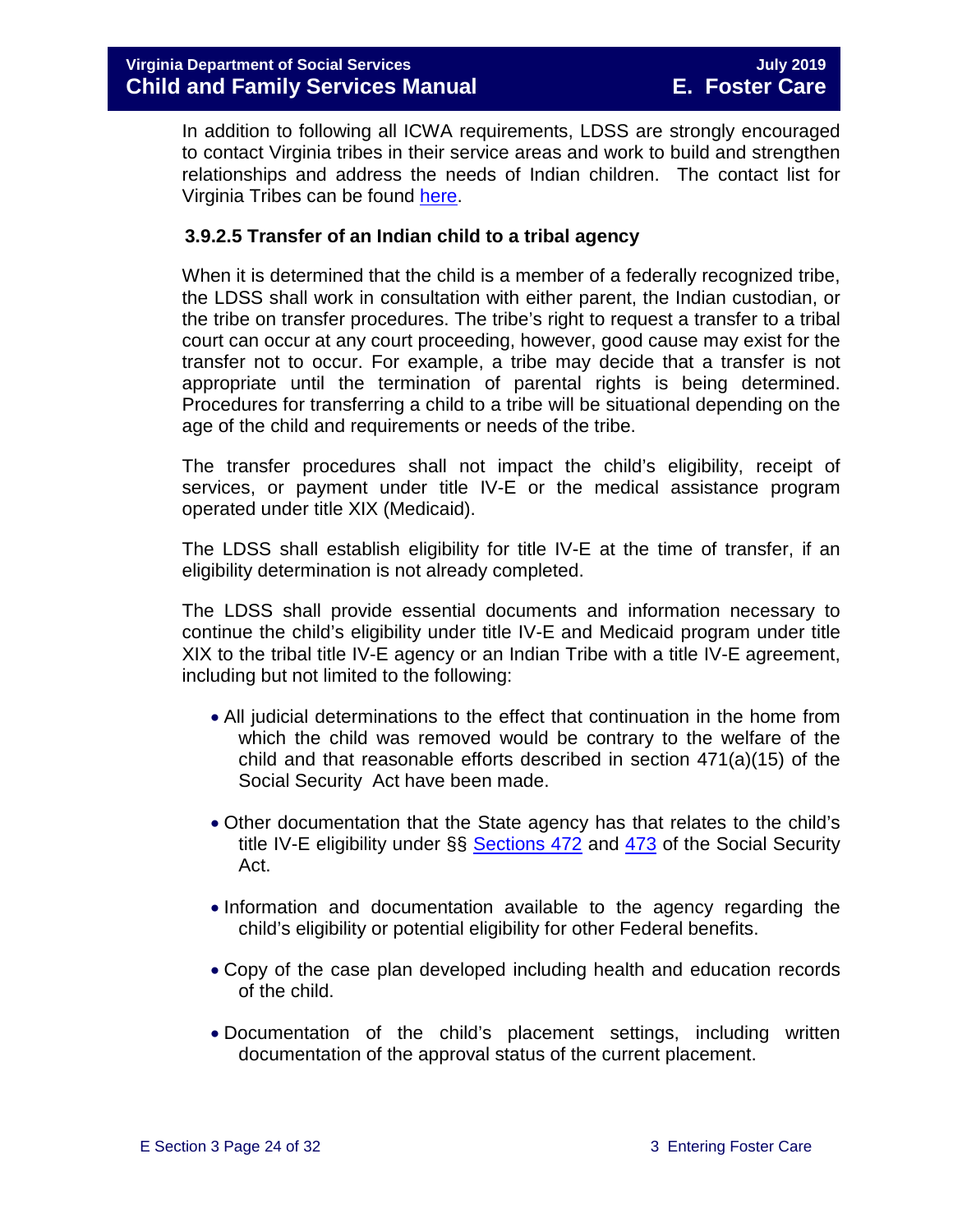- Any other available information the tribe may request including but not limited to:
	- o Identifying information on the child, parents, and relatives.
	- o Special needs the Indian child may have.
	- o Resources utilized or needed to meet the needs of the child.
	- o The identified CPS risks and safety factors that caused the necessary removal.
	- o Any assessments on the child and/or parents identifying strengths and needs.
	- o Information about any relative or other significant person who is willing and able to care for the child.
	- o Copies of OASIS or paper case records

The service worker shall coordinate with the tribal court and/or an ICWA representative regarding the transfer of the child to the tribal agency:

- Obtain the parent's, guardian's, caregiver's or Indian custodian's (if available) agreement with the child's transfer to the tribe (if the parent objects to transfer to the tribe, contact the local attorney's office).
- Obtain the date, time and name of the tribal representative who will take physical custody of the child.
- When the tribe takes physical custody of the child, the acceptance and transfer of custody should be documented by written verification of the tribal representative's authority and acceptance of custody should be obtained and filed in the case file.
- Provide notice to the court that the tribe is assuming the child's custody so the court can determine appropriate action on the court's case.

#### **3.9.2.6 Membership or eligibilty in more than one tribe**

If an Indian child is a member or eligible for membership in more than one federally recognized tribe, the LDSS shall notify and work in collaboration with all tribes of which the child may be a member or eligible for membership. The notification provided to each tribe should specify the other tribe or tribes of which the child has membership or is eligible for membership. ICWA requires that the Indian tribe with which the child has more significant contacts shall be designated as the child's tribe.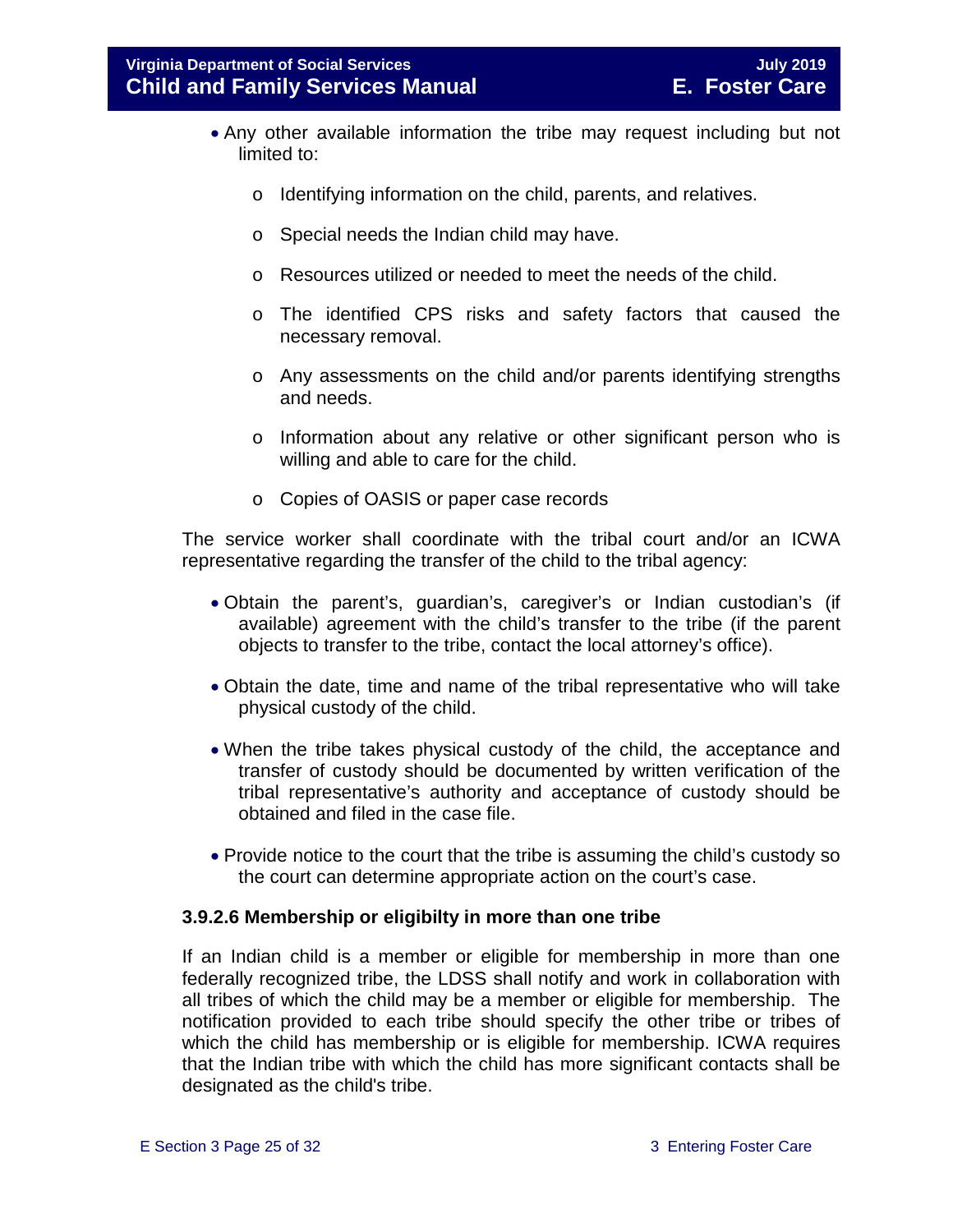To determine significant contacts, the LDSS should gather the following information from the child, the child's parent, alleged parent, relative, and any other person with knowledge of the child's or parent's tribal affiliation:

- Preference of the parents for membership of the child;
- Length of time at residence on or near the reservation of each tribe;
- Tribal membership of custodial parents or Indian custodian; and,
- Interest of each tribe in response to the notice that the child is involved in a child custody proceeding;

If an Indian child is already a member of a tribe, but is also eligible for membership in another tribe, consideration should be given to the tribe in which the Indian child is a member, unless otherwise agreed to by the tribes.

If the Indian child is not a member of any tribe, the LDSS should provide an opportunity for the tribes to work together to determine which of them should be the designated tribe. If the tribes do not agree, the following factors should be considered in designating the Indian child's tribe:

- The preference of the parents or extended family members who are likely to become foster care or adoptive placements; and/or,
- Tribal membership of custodial parent or Indian custodian; and/or,
- If applicable, length of time the child resided on or near the reservation of each tribe; and/or,
- Whether there has been previous court involvement with respect to the child by a court or one of the tribes; and/or,
- Self-identification by the child; and/or,
- Availability of placements.

In the event the child is eligible for membership in a tribe but is not yet a member, the LDSS should take the steps necessary to obtain membership for the child in his/her designated tribe. Once an Indian tribe is designated as the child's Indian tribe, the LDSS shall notify all involved tribes in writing of the determination.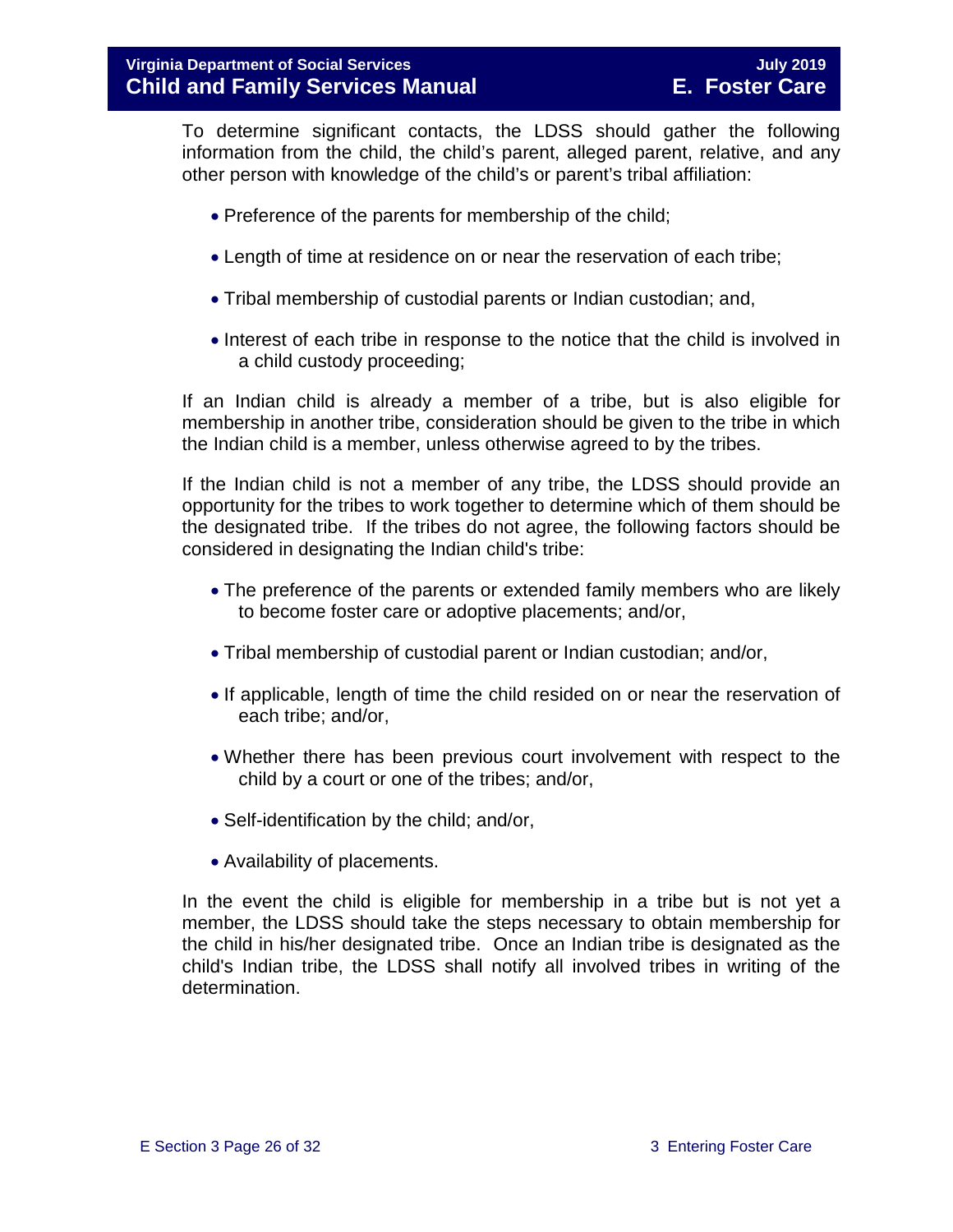#### **3.9.2.7 Non transfer of an Indian child to a tribal agency**

Upon request to transfer the child to a tribal agency, the court shall transfer the case unless good cause exists to deny the transfer due to any of the following reasons:

- Either parent objects;
- The tribal court declines;
- The court determines that good cause exists not to transfer.

The burden of establishing good cause not to transfer is on the party opposing the transfer. The reasons for such belief or assertion must be recorded in OASIS, in the paper case records, and made available to the party petitioning for transfer.

If the tribe indicates that it will not assume custodial responsibility for the child, the service worker shall:

- Provide reunification services to the family of an Indian child when the child is in out of home placement. The first priority is to facilitate family reunification as soon as possible.
- Involve parents, other family members, and to the greatest extent possible, the Indian child's tribe in developing a case plan aimed at enabling the family to care for the Indian child safely at home and a concurrent plan should a return home not be possible. If it appears that the Indian child will not be reunited within 12 months, the service worker in collaboration with the Indian child's tribe, will implement the concurrent plan aimed at placement with the identified permanent placement for the child. The service worker shall strongly and regularly encourage the tribe to assist in the early identification of an appropriate permanent placement for the child and will place the child with the tribe's identified resource, unless there is a safety risk with the placement resource.
- Make active efforts to ensure that the Indian child's tribe and/or parent's tribe participate in the development of the foster care plan. The tribe's participation may be in person, by telephone or another effective means of communication.
- Contact the tribal social services and or ICWA representative and ask assistance from the tribe with the identification and provision of culturally appropriate services and programs that may be available through the tribe or an American Indian cultural center in the area or in close proximity that may assist the child or parents.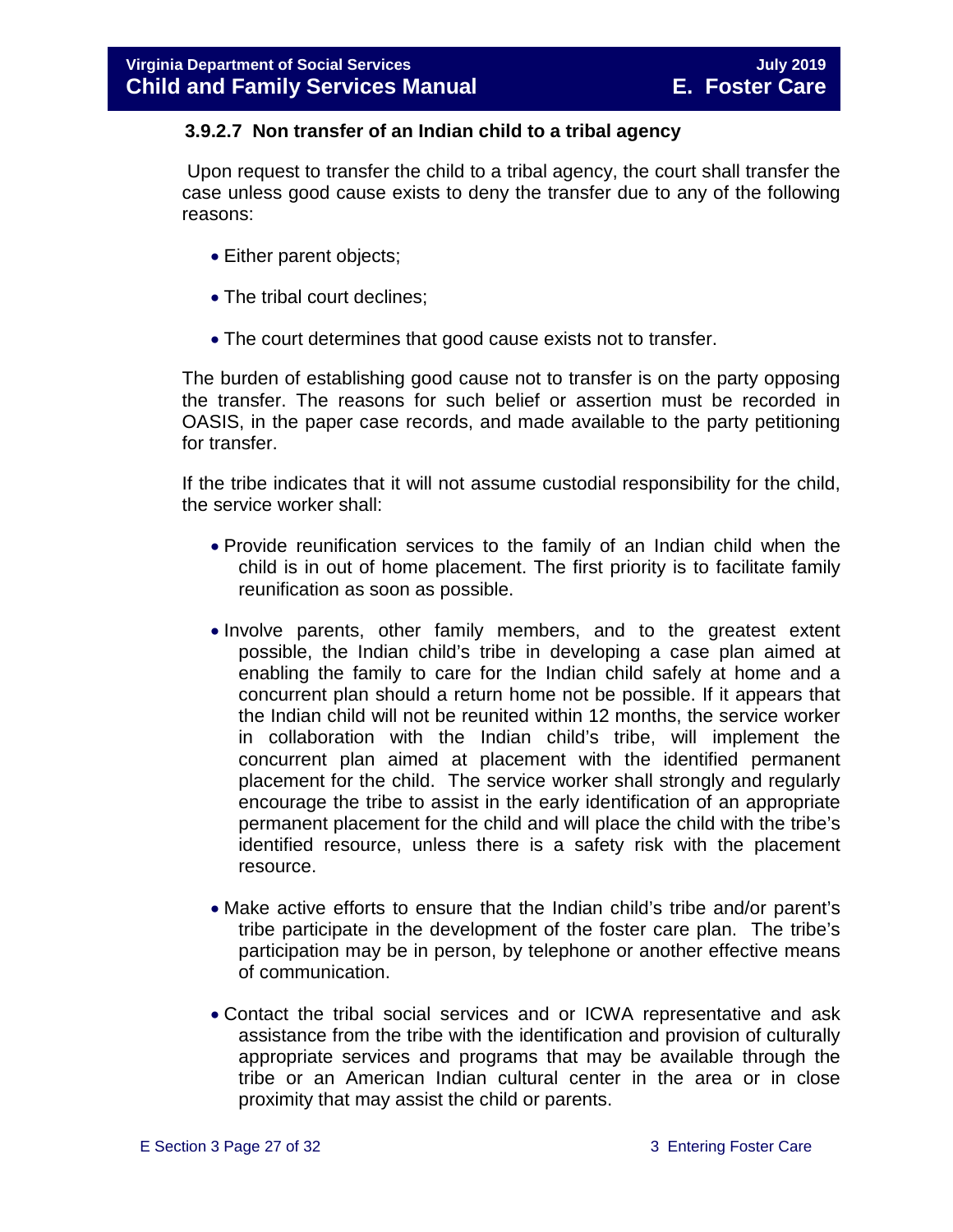• Ensure that services and programs are culturally competent and delivered in a manner that incorporates, when appropriate, American Indian ceremonial and religious practices, family team decision making, talking circles, and programs that provide services specifically designed for Indian children and families that reflect American Indian values and beliefs in the family.

#### <span id="page-27-0"></span>**3.9.2.7.1 Indian child placement and placement preferences**

The ICWA sets forth standards that govern where Indian children accepted for foster care or adoption may be placed. These standards are as follows:

- The Indian child shall be placed in the least restrictive setting which most approximates a family in which his special needs, if any, may be met.
- The Indian child shall be placed within reasonable proximity of his home taking into consideration any special needs of the child.
- In any foster care placement, a preference shall be given to a placement with:
	- o A member of the Indian child's extended family;
	- o A foster home, licensed and approved or specified by the Indian tribe;
	- o An Indian foster home licensed or approved by an authorized non-Indian licensing authority; OR
	- o An institution for children approved by an Indian tribe or operated by an Indian organization, which has a program suitable to meet the Indian child's needs.

In the event that any party claims good cause exists to not follow the placement preference, the reasons for such belief or assertion must be recorded in OASIS, in the paper case records, and made available to the party involved in the proceeding and the Indian child's tribe. Establishing good cause not to follow placement preference shall be clear and convincing and the burden of the party seeking departure from placement preference.

A determination of good cause shall be based on one or more of the following considerations:

• The request of the parents, if both parents attest that they have reviewed the placement options that comply with the order of preference.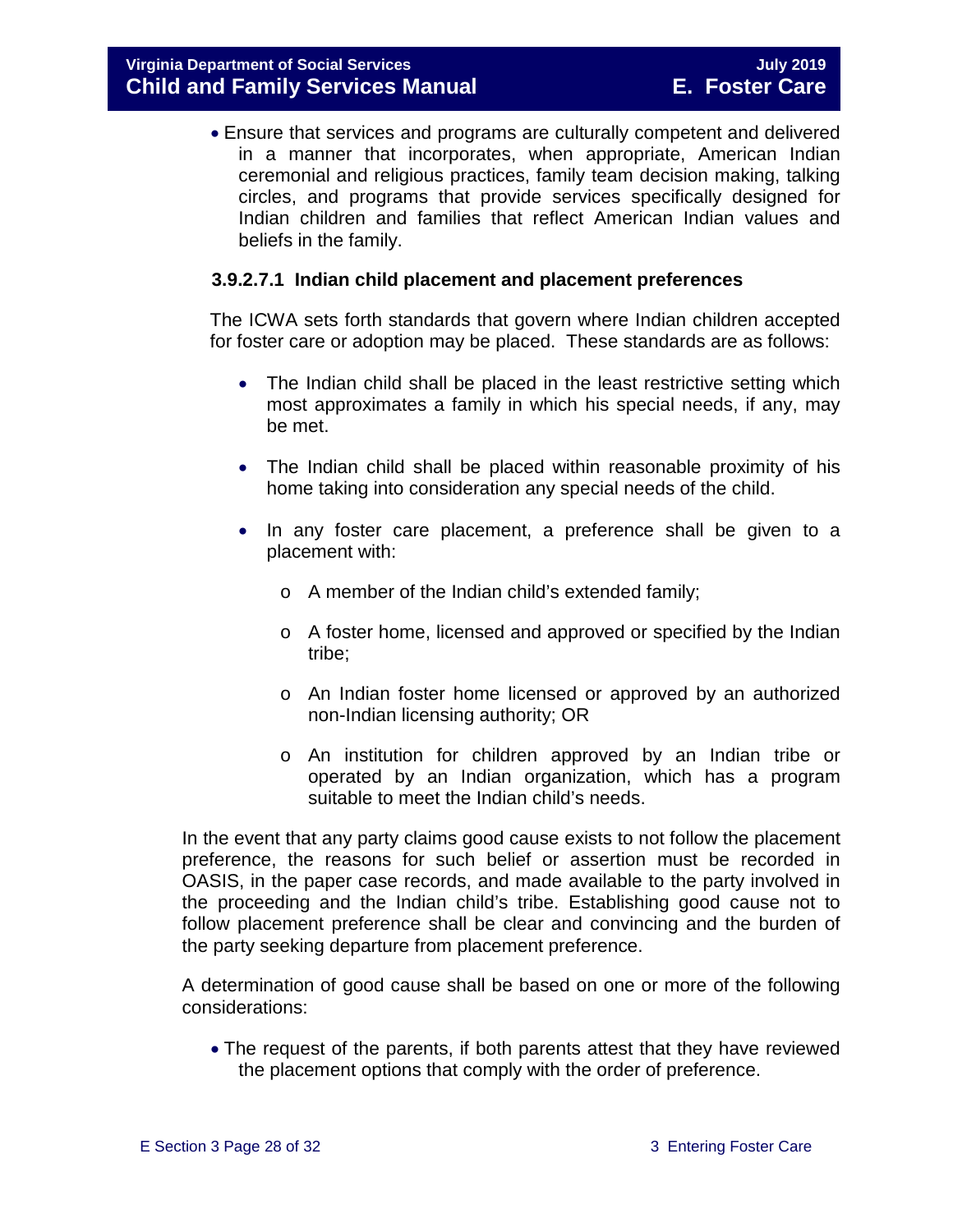- The request of the child, if the child is able to understand and comprehend the decision that is being made.
- The extraordinary physical or emotional needs of the child, such as specialized treatment services that may be unavailable in the community where families who meet the criteria live, as established by testimony of a qualified expert witness;
- The unavailability of a placement after providing clear and convincing evidence by the LDSS as stated above and a determination by the court that active efforts have been made to find placements meeting the preference criteria, but none have been located.

#### <span id="page-28-0"></span>**3.9.3 Youth in Department of Juvenile Justice custody**

In August 2015, VDSS and the Virginia Department of Juvenile Justice (DJJ) developed and enacted a Memorandum of Agreement (MOA). The purpose of the MOA is to clearly identify the roles and responsibilities and provide instruction and guidance for both parties to serve the best interests of foster care youth committed to DJJ. The MOA specifically addresses those youth who were in the custody of the LDSS immediately prior to commitment and who have not attained the age of 21 upon their release. The MOA has been expanded to age 21 to include the Fostering Futures population. These procedures require coordination and cooperation between DJJ and LDSS staff prior to, during and following the youth's commitment. These procedures are in compliance with §§ [16.1-291,](http://leg1.state.va.us/cgi-bin/legp504.exe?000+cod+16.1-291) [16.1-293,](http://leg1.state.va.us/cgi-bin/legp504.exe?000+cod+16.1-293) and [16.1-294](http://leg1.state.va.us/cgi-bin/legp504.exe?000+cod+16.1-294) and should be considered best practice for the case supervision and management by the LDSS. The DSS-DJJ MOA, joint guidance, and instructions for entering the case in OASIS can be found [here.](https://fusion.dss.virginia.gov/dfs/DFS-Home/Foster-Care/Juvenile-Justice)

#### **3.9.3.1 Procedures immediately following commitment**

At the time a youth in the custody of the LDSS is committed to DJJ, the youth becomes a mandated population under foster care prevention for funding purposes. The juvenile and domestic relations Court Service Unit (CSU) shall maintain contact with the youth during commitment along with the LDSS.

Within five (5) business days after the youth's commitment or after becoming aware of the commitment, the LDSS, DJJ, the Guardian Ad Litem (GAL) and any other parties of the youth's dispositional hearing should identify potential dates and times to hold the FPM.

A youth committed to DJJ is no longer in the custody of the LDSS and shall be discharged from foster care on the date of the court order. The case-type should be changed to "former foster care-committed to DJJ".

Although the youth is no longer in LDSS custody, the LDSS service worker shall maintain contact with the youth and DJJ during the commitment time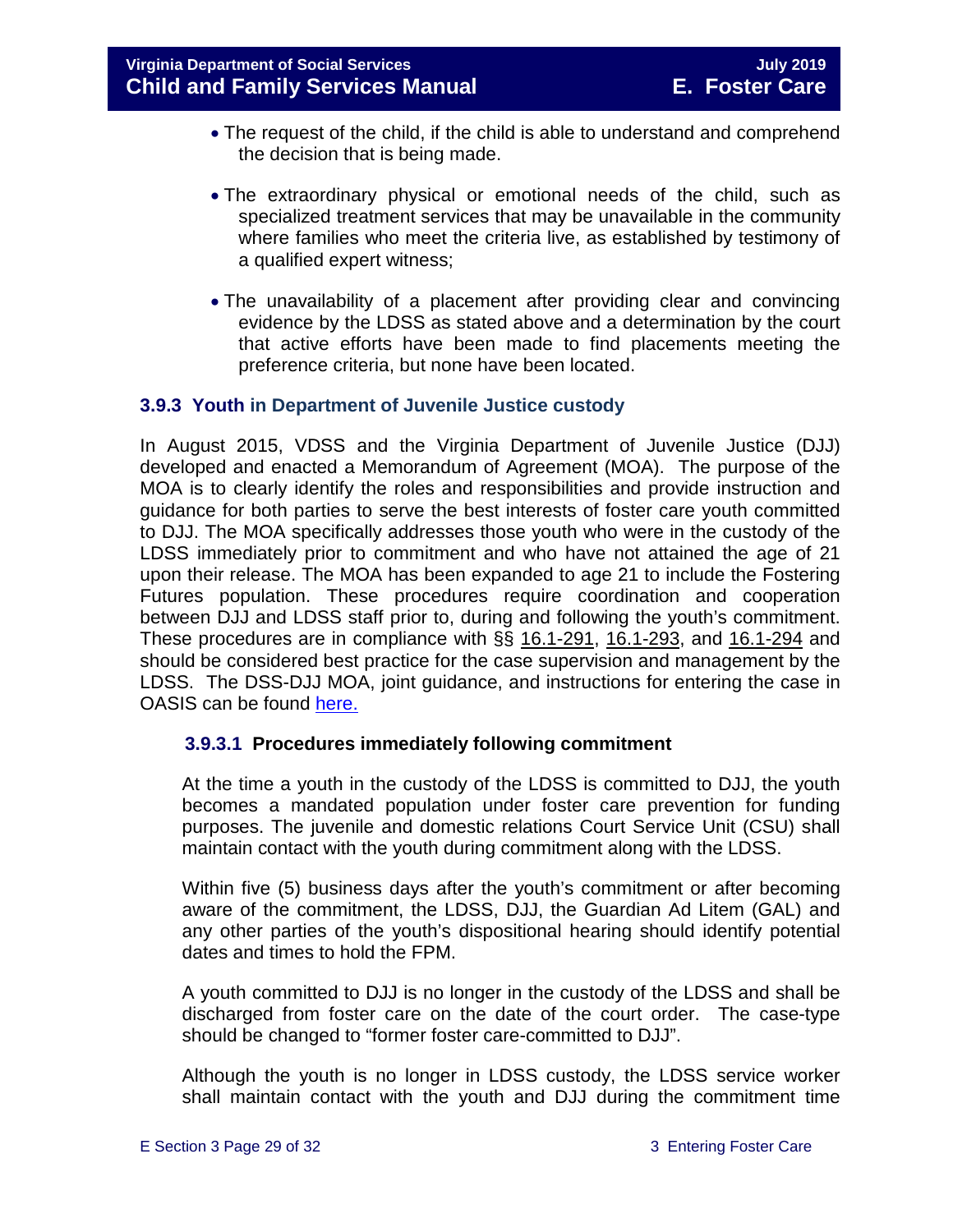period when it is anticipated that the youth will return to LDSS custody at the end of the DJJ commitment.

DJJ and LDSS should request that the court include in the Commitment order a provision that custody is transferred back to the LDSS upon the youth's release from commitment.

#### **3.9.3.2 Procedures during commitment**

The LDSS service worker and the CSU parole officer should work in collaboration to attend the case-staffing meeting and to notify the other of any staff changes in the CSU parole officer, LDSS service worker, or assigned counselor/case manager within forty-eight (48) hours of the change. LDSS shall be responsible for the following procedures while a youth is committed to DJJ:

- Maintain monthly contact with the youth. Face to face, in-person contacts at the juvenile correction center or other direct care placement facility shall occur every other month. For the alternating months, the visit may be conducted using the CSU's video conferencing technology.
- Participate in and provide input for Individualized Education Program (IEP) meetings and encourage and assist parents or other designated persons to attend.
- Forward any information from DJJ to the parent, other designated person as the educational decision maker, or person approved to receive information directly from DJJ.
- Coordinate a FPM:
	- No later than five (5) business days after the youth's commitment or after becoming aware of the commitment.
	- Six (6) months prior to the youth's anticipated release date.
	- Ninety (90) days prior to the youth's anticipated release date.
- File a Petition for Foster Care Review Hearing or Petition for Permanency Planning Hearing, as well as a foster care plan, 30 days prior to the juvenile's anticipated release date.

For suggested topics to be addressed at each occurrence of the FPM, refer to section [5.53 of the MOA.](https://fusion.dss.virginia.gov/Portals/%5Bdfs%5D/Files/Foster%20Care/Joint%20Guidance/Signed_MOA_for_VA_DSS__DJJ.PDF#page=9)

Costs associated with the family's travel to a FPM may be reimbursed through CSA.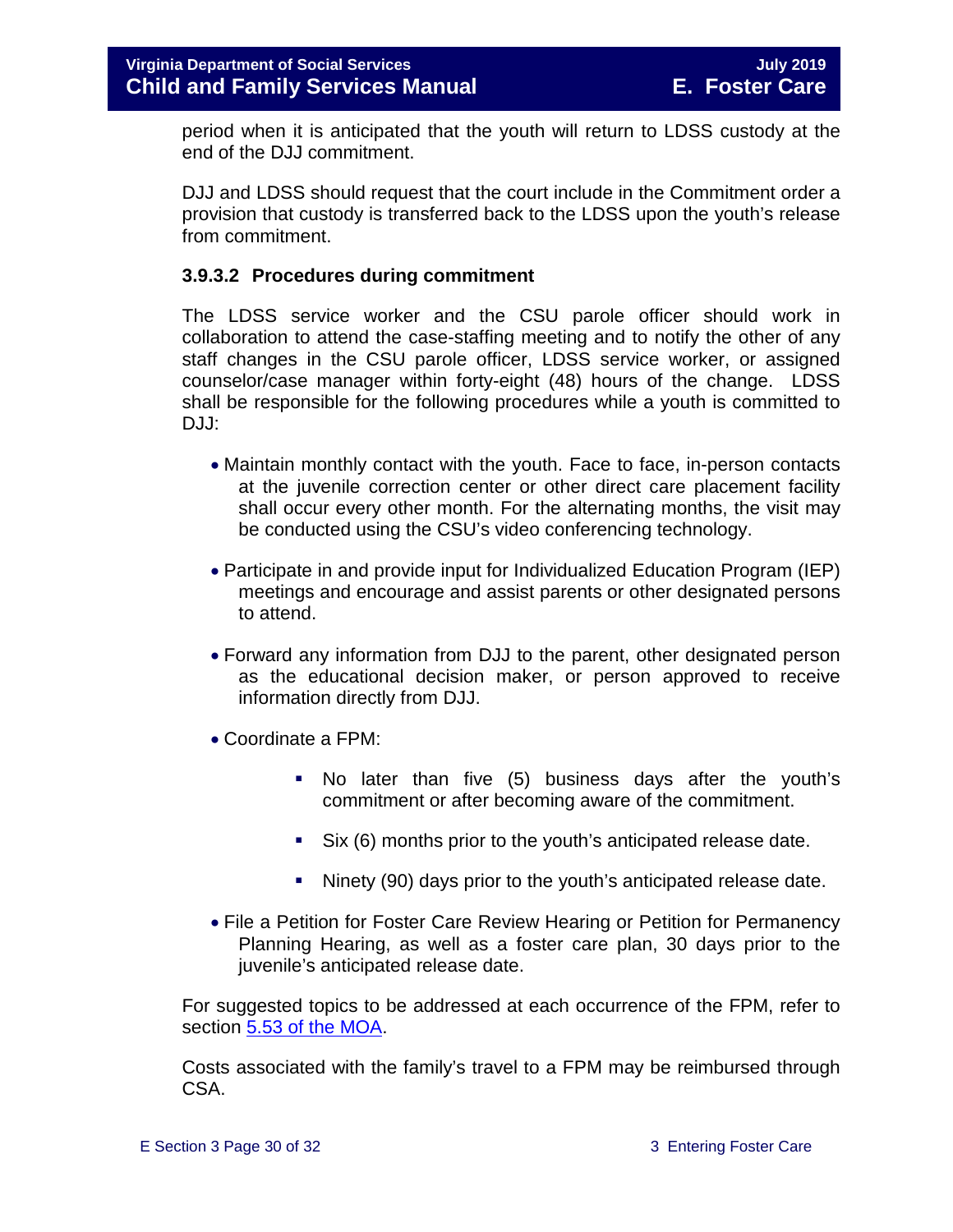#### **3.9.3.3 Procedures post release**

Post-release supervision is the period that begins after a youth who has been committed to the DJJ returns to a local community for supervision.

Post-release supervision or parole supervision of a youth is the responsibility of DJJ and not the LDSS.

The LDSS service worker should be responsible for the following upon the youth's release from DJJ:

- Transporting the youth to CSU to meet with the parole officer and review the rules of parole.
- Re-enrolling in school if applicable.
- Monitoring the youth's placement.
- Working on the youth's permanency goal.
- Reporting any non-compliance in writing with treatment and services to DJJ as soon as possible but no later than forty-eight (48) hours after receiving information.

#### **3.9.3.4 The youth's custody upon release from commitment**

In the event that the youth was in the custody of the LDSS immediately prior to his commitment to DJJ and has not attained the age of 18 years, the LDSS shall resume custody upon the youth's release. DJJ will consult with LDSS at least 90 days prior to the youth's release from commitment on parole supervision concerning return of the youth to the custody of the LDSS and the placement of the youth  $(\S 16.1-293)$  $(\S 16.1-293)$ .

Pre-release planning for the youth is integral to determining the best placement resource and service needs for the youth and should involve discussions with family, relatives, and the DJJ regarding the best alternatives for the youth. The LDSS is responsible for continuing to address barriers to achieving permanency throughout the youth's commitment. The LDSS is also responsible for considering and pursuing the feasibility of a safe placement with family members upon the youth's release as a step towards achieving timely permanency for the youth.

Code of Virginia (§ [16.1-293\)](http://law.lis.virginia.gov/vacode/16.1-293/) states that an alternative arrangement for the custody of the youth may be developed during the release planning process. When the LDSS determines that there is an appropriate alternative arrangement for custody available, the LDSS should ensure that this possibility